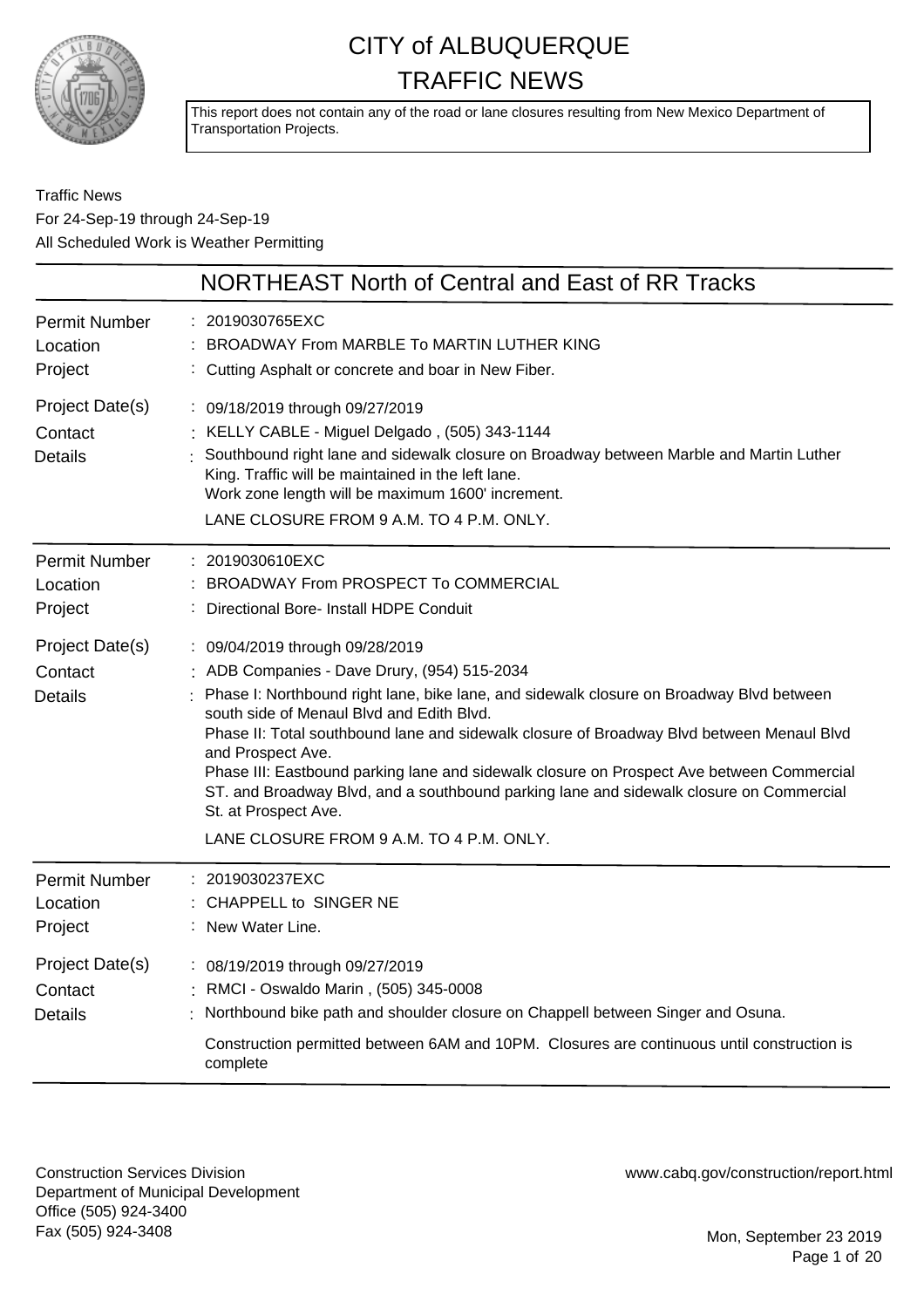

This report does not contain any of the road or lane closures resulting from New Mexico Department of Transportation Projects.

#### Traffic News For 24-Sep-19 through 24-Sep-19 All Scheduled Work is Weather Permitting

|                                              | NORTHEAST North of Central and East of RR Tracks                                                                                                                                                                                                                                         |
|----------------------------------------------|------------------------------------------------------------------------------------------------------------------------------------------------------------------------------------------------------------------------------------------------------------------------------------------|
| Permit Number                                | : 2019030823EXC                                                                                                                                                                                                                                                                          |
| Location                                     | COMANCHE From PAN AMERICAN To PRINCETON                                                                                                                                                                                                                                                  |
| Project                                      | : Concrete, Asphalt, one light pole relocation.                                                                                                                                                                                                                                          |
| Project Date(s)<br>Contact<br><b>Details</b> | : 09/23/2019 through 10/04/2019<br>: TLC - Jeff Armstrong, (505) 362-1621<br>Eastbound right lane, bike lane and sidewalk closure on Comanche between Northbound Pan<br>American and Princeton. Traffic will be maintained in the left lane.<br>LANE CLOSURE FROM 6 A.M. to 10 P.M. ONLY |
| Permit Number                                | : 2019030784EXC                                                                                                                                                                                                                                                                          |
| Location                                     | : COMANCHE From COMANCHE To PRINCETON                                                                                                                                                                                                                                                    |
| Project                                      | : Concrete, Asphalt, one light pole relocation.                                                                                                                                                                                                                                          |
| Project Date(s)<br>Contact<br><b>Details</b> | : 09/23/2019 through 10/04/2019<br>: TLC - Jeff Armstrong, (505) 362-1621<br>Eastbound right lane, bike lane and sidewalk closure on Comanche between 1-25 off Ramp and<br>Princeton. Traffic will be maintained in the left lane.<br>LANE CLOSURE FROM 6 A.M. to 10 P.M. ONLY           |
| Permit Number                                | : 2019029980EXC                                                                                                                                                                                                                                                                          |
| Location                                     | : COMANCHE and WASHINGTON NE                                                                                                                                                                                                                                                             |
| Project                                      | : Pull New Cable to repair damage.                                                                                                                                                                                                                                                       |
| Project Date(s)<br>Contact<br><b>Details</b> | : 09/09/2019 through 09/27/2019<br>: KELLY CABLE - James Richardson, (505) 280-4383<br>$\cdot$ LANE CLOSURE FROM 9 A.M. TO 4 P.M. ONLY.<br>Westbound parking lane, bike lane and sidewalk closure on Comanche west of Washington.                                                        |
| <b>Permit Number</b>                         | : 2019027609EXC                                                                                                                                                                                                                                                                          |
| Location                                     | : 6301 EAGLE ROCK AVE NE                                                                                                                                                                                                                                                                 |
| Project                                      | : Road Closure to Direct Incoming and Outbound Traffic - 1 YEAR PERMIT.                                                                                                                                                                                                                  |
| Project Date(s)                              | : 04/09/2019 through 04/09/2020                                                                                                                                                                                                                                                          |
| Contact                                      | : COA - Joaquin Rimbert - SOLID WASTE, (505) 261-3347                                                                                                                                                                                                                                    |
| <b>Details</b>                               | : Total closure on Eagle Rock Ave. at Eagle Rock Convenience Center east of San Pedro.                                                                                                                                                                                                   |

Construction Services Division Department of Municipal Development Office (505) 924-3400 Fax (505) 924-3408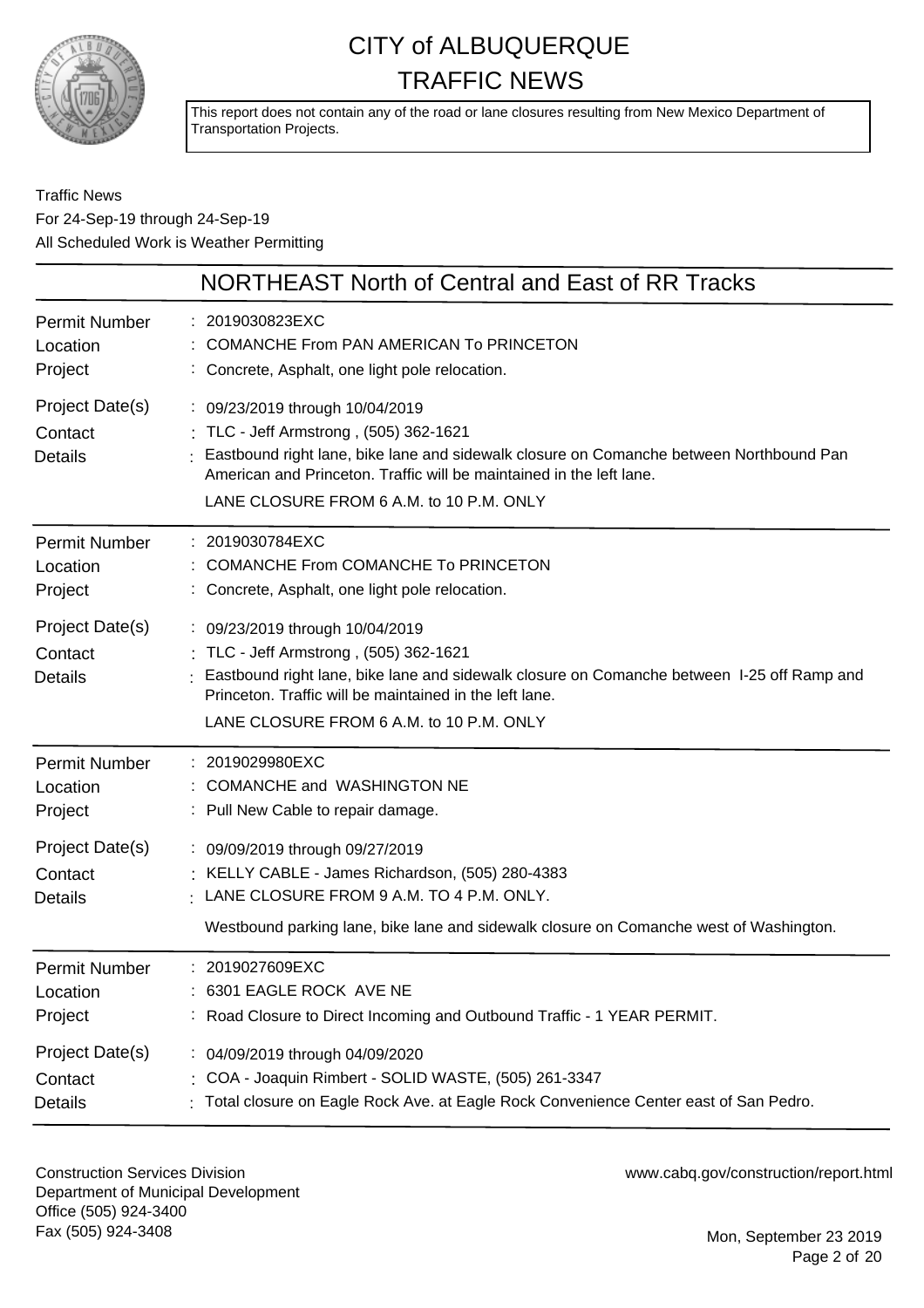

This report does not contain any of the road or lane closures resulting from New Mexico Department of Transportation Projects.

Traffic News For 24-Sep-19 through 24-Sep-19 All Scheduled Work is Weather Permitting

|                                              | NORTHEAST North of Central and East of RR Tracks                                                                                                                                                                                                                                                                                                                                                                                                                  |
|----------------------------------------------|-------------------------------------------------------------------------------------------------------------------------------------------------------------------------------------------------------------------------------------------------------------------------------------------------------------------------------------------------------------------------------------------------------------------------------------------------------------------|
| <b>Permit Number</b><br>Location<br>Project  | : 2019030829EXC<br>3764 HAWKINS ST NE<br>: BORE NEW FIBER TO ADDRESS.                                                                                                                                                                                                                                                                                                                                                                                             |
| Project Date(s)<br>Contact<br><b>Details</b> | : 09/23/2019 through 09/27/2019<br>: KELLY CABLE - James Richardson, (505) 280-4383<br>Eastbound and Westbound parking lane and sidewalk closures on Hawkins between Jefferson<br>and Snaproll.<br>Simultaneous closure on both sides of the road not permitted.<br>LANE CLOSURE FROM 9 A.M. TO 4 P.M. ONLY.                                                                                                                                                      |
| <b>Permit Number</b><br>Location<br>Project  | 2019030954EXC<br><b>HOLBROOK From ANAHEIM To CARMEL</b><br>New Waterline Installation for ABCWUA.                                                                                                                                                                                                                                                                                                                                                                 |
| Project Date(s)<br>Contact<br><b>Details</b> | : 09/23/2019 through 10/04/2019<br>NM UNDERGROUND UTILITIES- Danny Montano, (505) 401-2187<br>Northbound right lane closure on Holbrook between Palomas and Carmel. Traffic will be<br>maintained in the left lane.<br>LANE CLOSURE FROM 9 A.M. TO 4 P.M. ONLY.<br>Emergency utility work. Various lanes closed and potential sidewalk closures. Seek alternate<br>route.<br>Follow detour                                                                        |
| <b>Permit Number</b><br>Location<br>Project  | 2019030747EXC<br>INDIAN SCHOOL From ADAMS TO MORNINGSIDE<br>New Construction Directional bore- Install HDPE conduit                                                                                                                                                                                                                                                                                                                                               |
| Project Date(s)<br>Contact<br><b>Details</b> | : 09/23/2019 through 10/05/2019<br>ADB - Brad Melton, (314) 724-2067<br>Phase I: Eastbound right lane, bike lane, and sidewalk closure on Indian School Rd. between<br>Sunningdale Ave and Adams St.<br>Phase II: Westbound right lane, bike lane, and sidewalk closure on Indian School Rd. between<br>Avenida Alturas and Morningside Dr.<br>CONSTRUCTION PERMITTED BETWEEN 7 A.M. AND 7 P.M. ONLY<br>WATCH FOR BIKES! BICYCLISTS ARE ALLOWED USE OF FULL LANE. |
| <b>Construction Services Division</b>        | www.cabq.gov/construction/report.html                                                                                                                                                                                                                                                                                                                                                                                                                             |

Mon, September 23 2019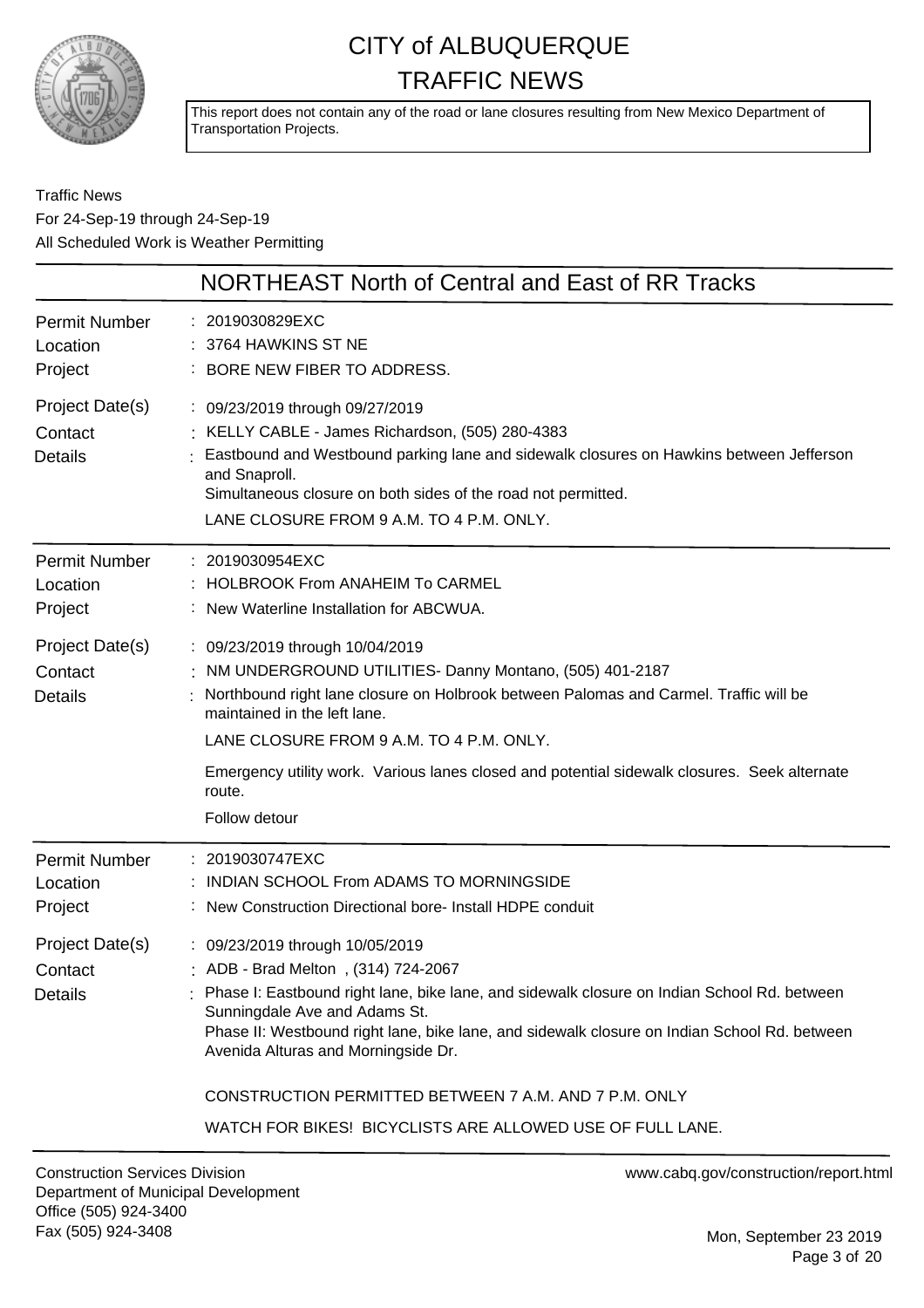

This report does not contain any of the road or lane closures resulting from New Mexico Department of Transportation Projects.

#### Traffic News For 24-Sep-19 through 24-Sep-19 All Scheduled Work is Weather Permitting

|                                              | NORTHEAST North of Central and East of RR Tracks                                                                                                                                                                                                                                           |
|----------------------------------------------|--------------------------------------------------------------------------------------------------------------------------------------------------------------------------------------------------------------------------------------------------------------------------------------------|
| <b>Permit Number</b><br>Location<br>Project  | : 2019030814EXC<br>1623 MARTIN LUTHER KING BLVD NE<br>: PARKING ONLY ON WEST BOUND LANE AND BIKE LANE                                                                                                                                                                                      |
| Project Date(s)<br>Contact<br><b>Details</b> | : 09/23/2019 through 10/04/2019<br>: NM GAS - Steve Baca, (505) 401-7540<br>: Westbound parking lane and sidewalk closure on MLK west of University. Traffic will be<br>maintained in the center two way left turn lane.<br>LANE CLOSURE FROM 9 A.M. TO 4 P.M. ONLY.                       |
| <b>Permit Number</b><br>Location<br>Project  | : 2019030812EXC<br>: 8300 MENAUL BLVD NE<br>BLOCK AND BREAK IN ALLEY NORTH BETWEEN WISCONSIN AND WYOMING NE                                                                                                                                                                                |
| Project Date(s)<br>Contact<br><b>Details</b> | : 09/23/2019 through 10/04/2019<br>: NM GAS - Steve Baca, (505) 401-7540                                                                                                                                                                                                                   |
| <b>Permit Number</b><br>Location<br>Project  | : 2019030852EXC<br>: EDITH and COMANCHE NE<br>: Access existing manholes for splicing purposes.                                                                                                                                                                                            |
| Project Date(s)<br>Contact<br><b>Details</b> | : 09/24/2019 through 09/30/2019<br>: Kelly Cable - Jason Jubert, (505) 235-5972<br>All left turn lane closures at the intersection of Edith and Comanche.<br>Northbound right lane, bike lane and sidewalk closure on Edith south of Comanche.<br>LANE CLOSURE FROM 9 A.M. TO 4 P.M. ONLY. |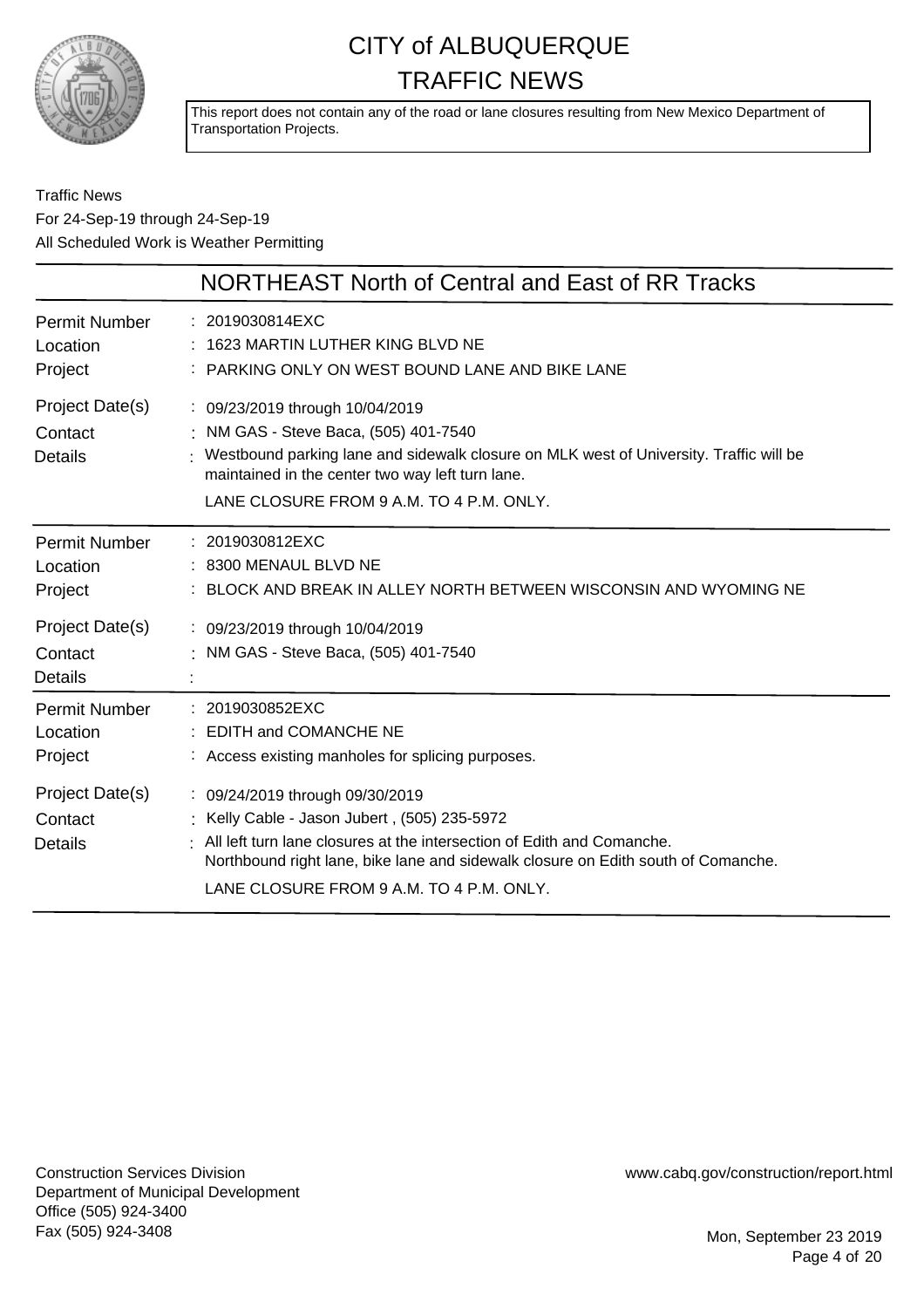

This report does not contain any of the road or lane closures resulting from New Mexico Department of Transportation Projects.

Traffic News For 24-Sep-19 through 24-Sep-19 All Scheduled Work is Weather Permitting

|                                              | NORTHEAST North of Central and East of RR Tracks                                                                                                                                                                                                                                                                                                                                                                                                                                                                                                                                                                  |
|----------------------------------------------|-------------------------------------------------------------------------------------------------------------------------------------------------------------------------------------------------------------------------------------------------------------------------------------------------------------------------------------------------------------------------------------------------------------------------------------------------------------------------------------------------------------------------------------------------------------------------------------------------------------------|
| <b>Permit Number</b><br>Location<br>Project  | : 2019029868EXC<br>MONTGOMERY From CARLISLE To JULIE<br>: Directional Bore Install HDPE Conduit                                                                                                                                                                                                                                                                                                                                                                                                                                                                                                                   |
| Project Date(s)<br>Contact<br><b>Details</b> | : 08/01/2019 through 09/25/2019<br>: ADB Companies - Dave Drury, (954) 515-2034<br>: Eastbound right lane and sidewalk closure on Montgomery Blvd between Carlisle Blvd and<br>Louisiana Blvd in 800 ft. intervals.<br>EB traffic will be reduced to two lanes at various locations.<br>LANE CLOSURE FROM 9 A.M. TO 4 P.M. ONLY.                                                                                                                                                                                                                                                                                  |
|                                              | Mobile eastbound right lane and sidewalk closure with a shadow truck on Montgomery Blvd<br>between Carlisle Blvd and Louisiana.                                                                                                                                                                                                                                                                                                                                                                                                                                                                                   |
| <b>Permit Number</b><br>Location<br>Project  | : 2019030772EXC<br>: 8800 MONTGOMERY BLVD NE<br>: Access to an existing manhole for splicing purposes.                                                                                                                                                                                                                                                                                                                                                                                                                                                                                                            |
| Project Date(s)<br>Contact<br><b>Details</b> | : 09/18/2019 through 09/25/2019<br>: Kelly Cable - Jason Jubert, (505) 235-5972<br>: Eastbound right turn lane closure on Montgomery east of General Chennault.<br>LANE CLOSURE FROM 9 A.M. TO 4 P.M. ONLY.                                                                                                                                                                                                                                                                                                                                                                                                       |
| <b>Permit Number</b><br>Location<br>Project  | : 2019030452EXC<br>: MONTGOMERY and WYOMING NE<br>: Bore New Fiber to Address.                                                                                                                                                                                                                                                                                                                                                                                                                                                                                                                                    |
| Project Date(s)<br>Contact<br><b>Details</b> | : 09/03/2019 through 09/27/2019<br>: KELLY CABLE - James Richardson, (505) 280-4383<br>Phase 1:Southbound right lane and sidewalk closure on Wyoming south of Montgomery. Traffic<br>will be maintained in the center and left lane.<br>Phase 2: Eastbound right lane and sidewalk closure on Montgomery between Wyoming and<br>Piedra Negra. Traffic will be maintained in the center and left lane.<br>Phase 3: Closure on Wyoming south of Montgomery using Truck Mounted Arrow Board Mobile<br>operation.<br>Maximum work zone length allowed is 1600' increment.<br>LANE CLOSURE FROM 9 A.M. TO 4 P.M. ONLY. |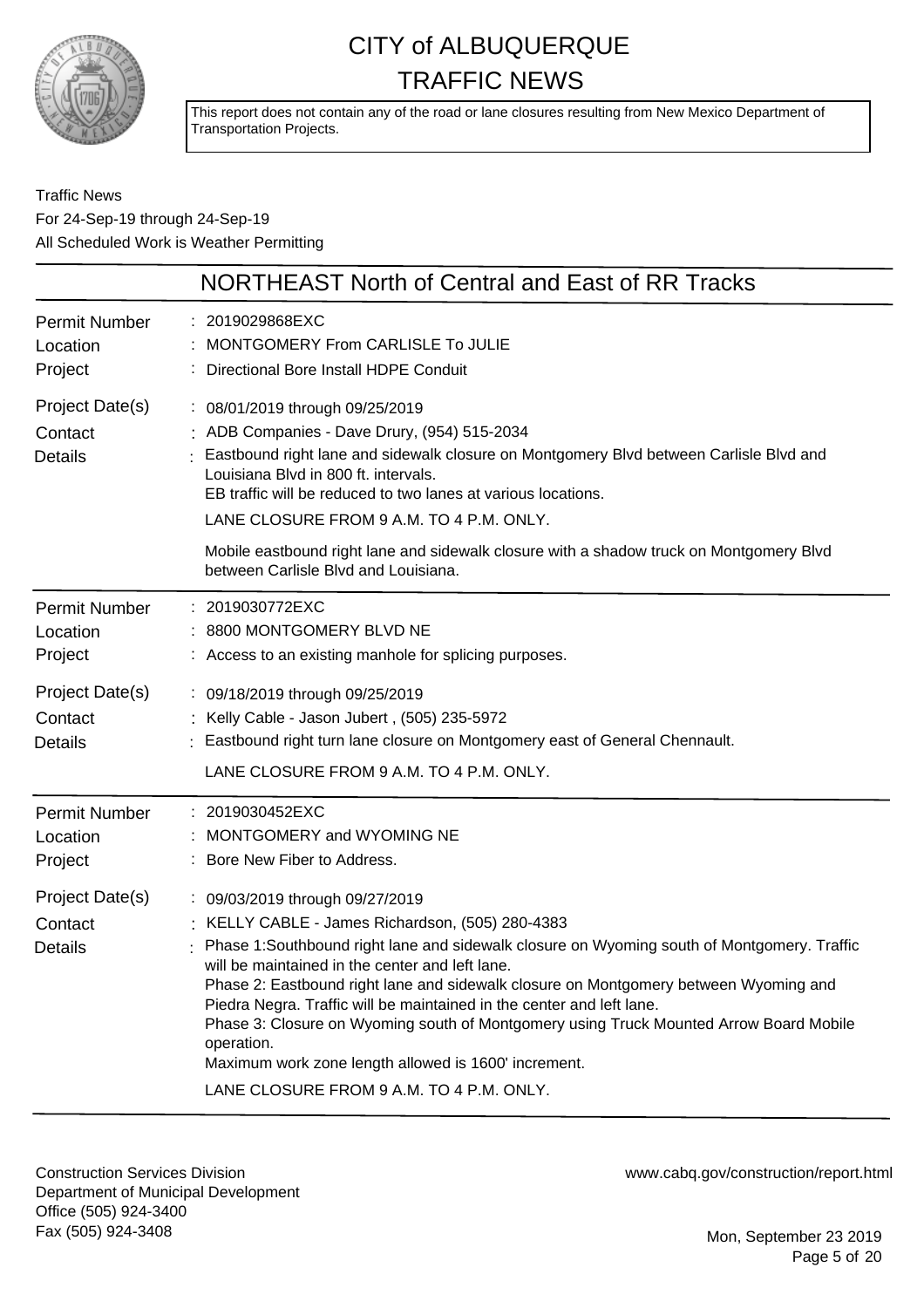

This report does not contain any of the road or lane closures resulting from New Mexico Department of Transportation Projects.

Traffic News For 24-Sep-19 through 24-Sep-19 All Scheduled Work is Weather Permitting

|                                              | <b>NORTHEAST North of Central and East of RR Tracks</b>                                                                                                                                                                                                                                                       |
|----------------------------------------------|---------------------------------------------------------------------------------------------------------------------------------------------------------------------------------------------------------------------------------------------------------------------------------------------------------------|
| <b>Permit Number</b><br>Location<br>Project  | : 2019030719EXC<br>: 8315 MONTGOMERY NE<br>: Remove & Replace ADA ramp                                                                                                                                                                                                                                        |
| Project Date(s)<br>Contact<br><b>Details</b> | : 09/23/2019 through 09/25/2019<br>COMPASS ENGINEERING - Jessica Otero, (505) 221-6003<br>Westbound sidewalk closure on Montgomery Blvd just west of Wyoming Blvd.<br>No impact to vehicular lanes.<br>Construction permitted between 6AM and 10PM. Closures are continuous until construction is<br>complete |
| <b>Permit Number</b><br>Location<br>Project  | : 2019030454EXC<br>101 MOUNTAIN RD NE<br>: PLACE FIBER TO CUSTOMER.                                                                                                                                                                                                                                           |
| Project Date(s)<br>Contact<br><b>Details</b> | : 09/20/2019 through 09/30/2019<br>Kellly Cable - Tim Stroman, (505) 362-5140<br>Westbound lane and sidewalk closure with westbound traffic being maintained in the center two<br>way left turn lane on Mountain east and west of Broadway.<br>LANE CLOSURE FROM 9 A.M. TO 4 P.M. ONLY.                       |
| <b>Permit Number</b><br>Location<br>Project  | : 2019030833EXC<br>3700 OSUNA RD NE<br>BORE NEW FIBER TO ADDRESS.                                                                                                                                                                                                                                             |
| Project Date(s)<br>Contact<br><b>Details</b> | : 09/23/2019 through 09/27/2019<br>: KELLY CABLE - James Richardson, (505) 280-4383<br>Eastbound parking lane and sidewalk closure on Osuna between Chappel and Academy<br>Parkway. Traffic will be maintained in the center and left lanes.<br>LANE CLOSURE FROM 9 A.M. TO 4 P.M. ONLY.                      |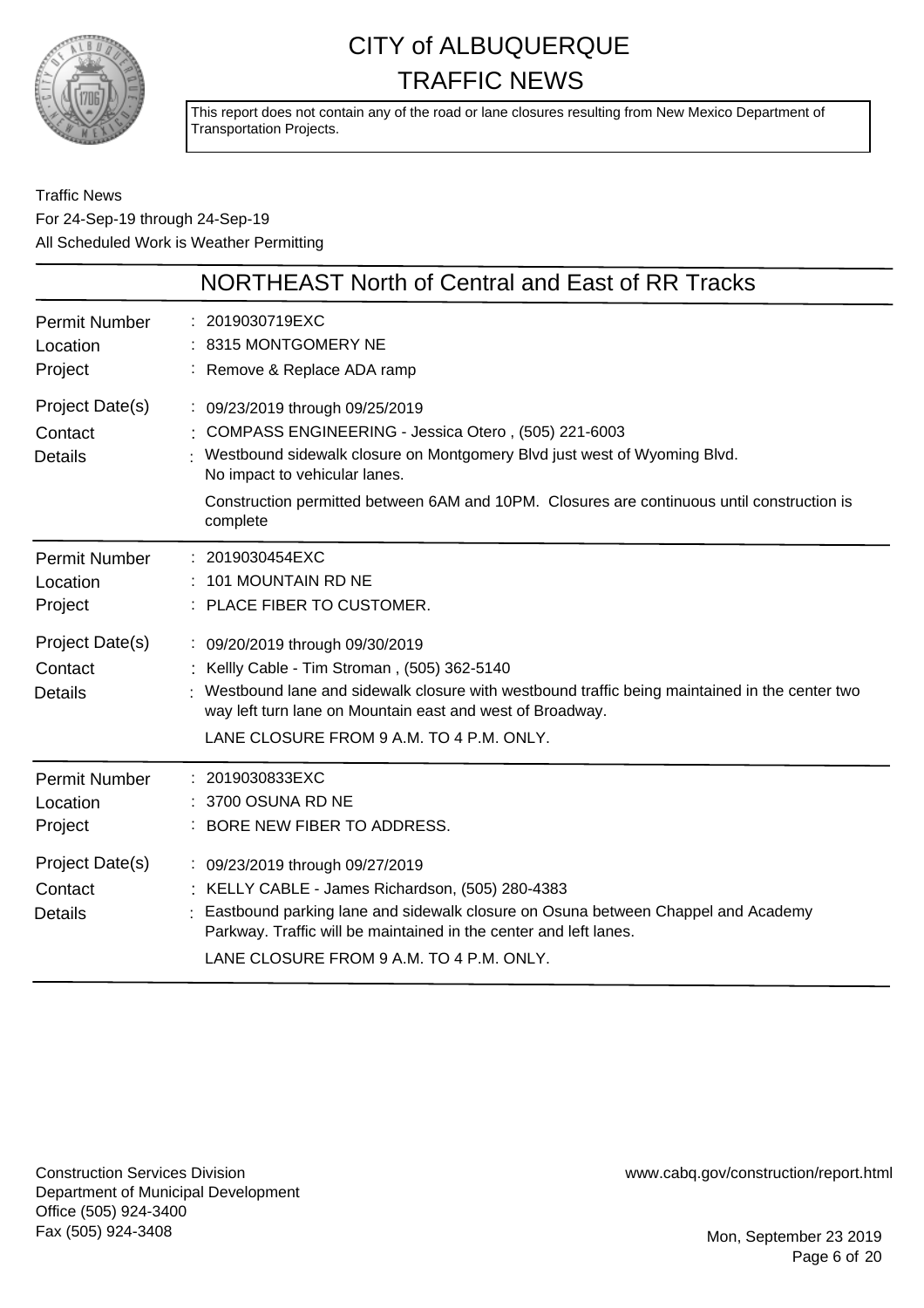

This report does not contain any of the road or lane closures resulting from New Mexico Department of Transportation Projects.

#### Traffic News For 24-Sep-19 through 24-Sep-19 All Scheduled Work is Weather Permitting

|                                              | NORTHEAST North of Central and East of RR Tracks                                                                                                                                                                                                                                                                                                                                                                                                                                                                                                                                                                                                                                                                               |
|----------------------------------------------|--------------------------------------------------------------------------------------------------------------------------------------------------------------------------------------------------------------------------------------------------------------------------------------------------------------------------------------------------------------------------------------------------------------------------------------------------------------------------------------------------------------------------------------------------------------------------------------------------------------------------------------------------------------------------------------------------------------------------------|
| <b>Permit Number</b><br>Location<br>Project  | 2019030899EXC<br>PENNSYLVANIA From MONTGOMERY To COMANCHE<br>: Adjust existing manhole and valve box frame and covers to new Roadway Grade.                                                                                                                                                                                                                                                                                                                                                                                                                                                                                                                                                                                    |
| Project Date(s)<br>Contact<br><b>Details</b> | : 09/23/2019 through 10/06/2019<br>: NM UNDERGROUND UTILITIES- Danny Montano, (505) 401-2187<br>Phase 1: Northbound right lane and bike lane closure on Pennsylvania between Comanche and<br>Montgomery traffic will be maintained in the center two way left turn lane.<br>Phase 2: Southbound right lane and bike lane closure on Pennsylvania between Montgomery<br>and Comanche. Traffic will be maintained in the center two way left turn lane.<br>Phase 3: Center two left turn lane closure on Pennsylvania between Comanche and<br>Montgomery.<br>Closure per phase simultaneously will not be permitted.<br>Maximum work zone length will be in the increments of 1600'.<br>LANE CLOSURE FROM 9 A.M. TO 4 P.M. ONLY. |
| <b>Permit Number</b><br>Location<br>Project  | : 2019030718EXC<br>5401 SAN MATEO BLVD NE<br>BORE NEW FIBER TO ADDRESS.                                                                                                                                                                                                                                                                                                                                                                                                                                                                                                                                                                                                                                                        |
| Project Date(s)<br>Contact<br><b>Details</b> | : 09/16/2019 through 09/27/2019<br>: KELLY CABLE - James Richardson, (505) 280-4383<br>Phase 1: Total closure on San Mateo north of Lincoln using Truck Mounted Arrow Board Mobile<br>operation.<br>Phase 2:Northbound right lane and sidewalk closure on San Mateo between Lincoln and<br>Osuna. Traffic will be maintained in the center and left lanes.<br>Phase 3: Southbound right lane and sidewalk closure on San Mateo north of Lincoln. Traffic will<br>be maintained in the center and left lanes.<br>LANE CLOSURE FROM 9 A.M. TO 4 P.M. ONLY.                                                                                                                                                                       |

Construction Services Division Department of Municipal Development Office (505) 924-3400 Fax (505) 924-3408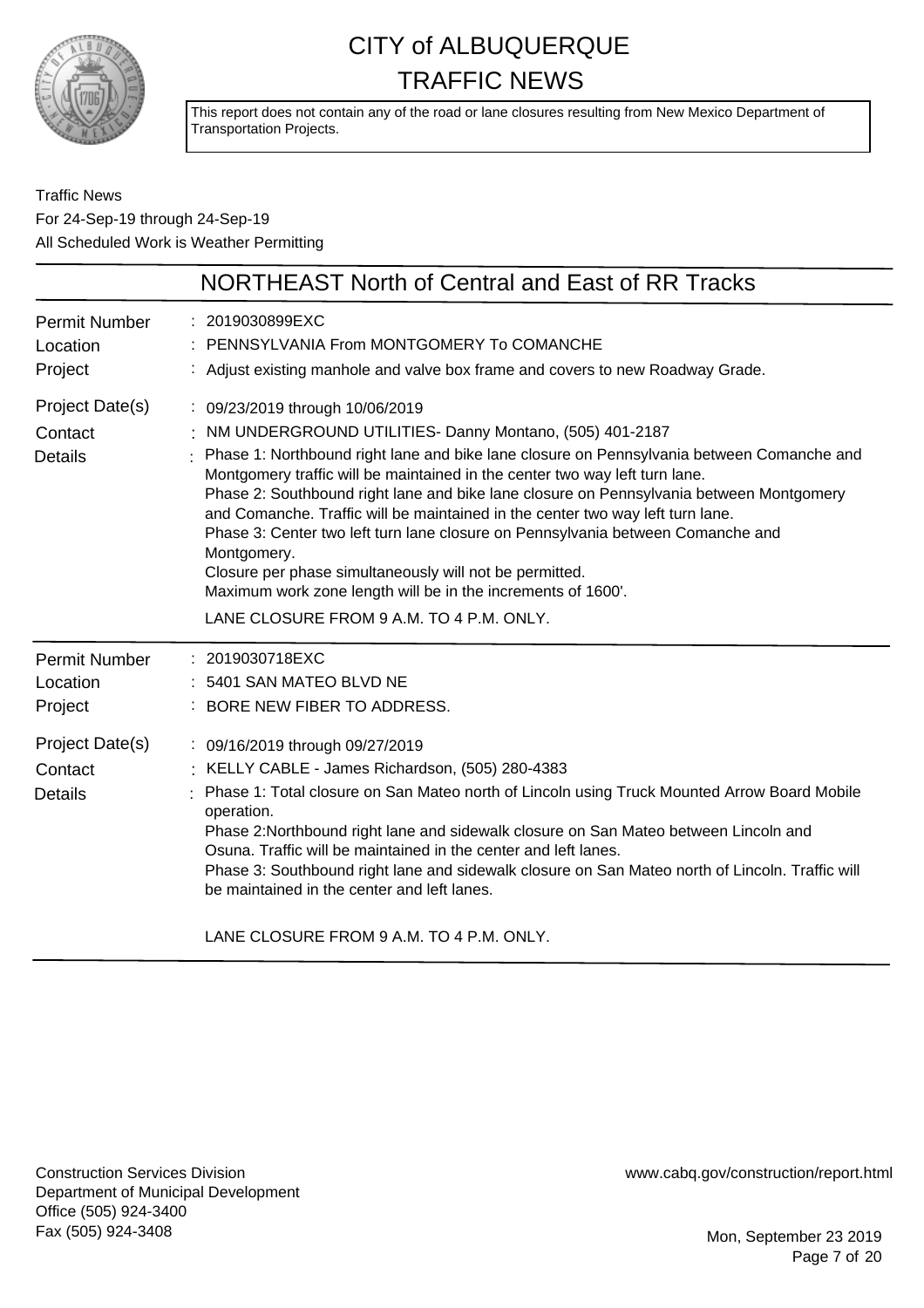

This report does not contain any of the road or lane closures resulting from New Mexico Department of Transportation Projects.

#### Traffic News For 24-Sep-19 through 24-Sep-19 All Scheduled Work is Weather Permitting

|                                              | NORTHEAST North of Central and East of RR Tracks                                                                                                                                                                                                                         |
|----------------------------------------------|--------------------------------------------------------------------------------------------------------------------------------------------------------------------------------------------------------------------------------------------------------------------------|
| <b>Permit Number</b><br>Location<br>Project  | : 2018024120EXC<br>: SAN MATEO From MCLEOD To OSUNA<br>: Street Light Pole Replacement for COA                                                                                                                                                                           |
| Project Date(s)<br>Contact<br><b>Details</b> | : 09/26/2018 through 10/17/2019<br>: BIXBY- Chris Perez, (505) 366-4660<br>Mobile street light operation on San Mateo between McLeod and Osuna.<br>LANE CLOSURE FROM 9 A.M. TO 4 P.M. ONLY.                                                                              |
| <b>Permit Number</b><br>Location<br>Project  | : 2019030802EXC<br>: 6300 SAN MATEO BLVD NE<br>: Remove and Replace Section of Buckled Sidewalk.                                                                                                                                                                         |
| Project Date(s)<br>Contact<br><b>Details</b> | : 09/23/2019 through 10/04/2019<br>: HAMMER CONSTRUCTION - Ivan Astorga, (505) 975-3264<br>: Northbound sidewalk closure on San Mateo north of Academy.<br>Construction permitted between 6AM and 10PM. Closures are continuous until construction is<br>complete        |
| <b>Permit Number</b><br>Location<br>Project  | : 2019030819EXC<br>: WILSHIRE From LOUISIANA To WILSHIRE<br>: Install sewer, water, storm piping and curbs                                                                                                                                                               |
| Project Date(s)<br>Contact<br><b>Details</b> | : 09/23/2019 through 10/07/2019<br>SUNDANCE MECHANICAL - Carlos Speiss, (505) 345-2694<br>Total street closure on Wilshire east of Louisiana.<br>Construction permitted between 6AM and 10PM. Closures are continuous until construction is<br>complete<br>Follow detour |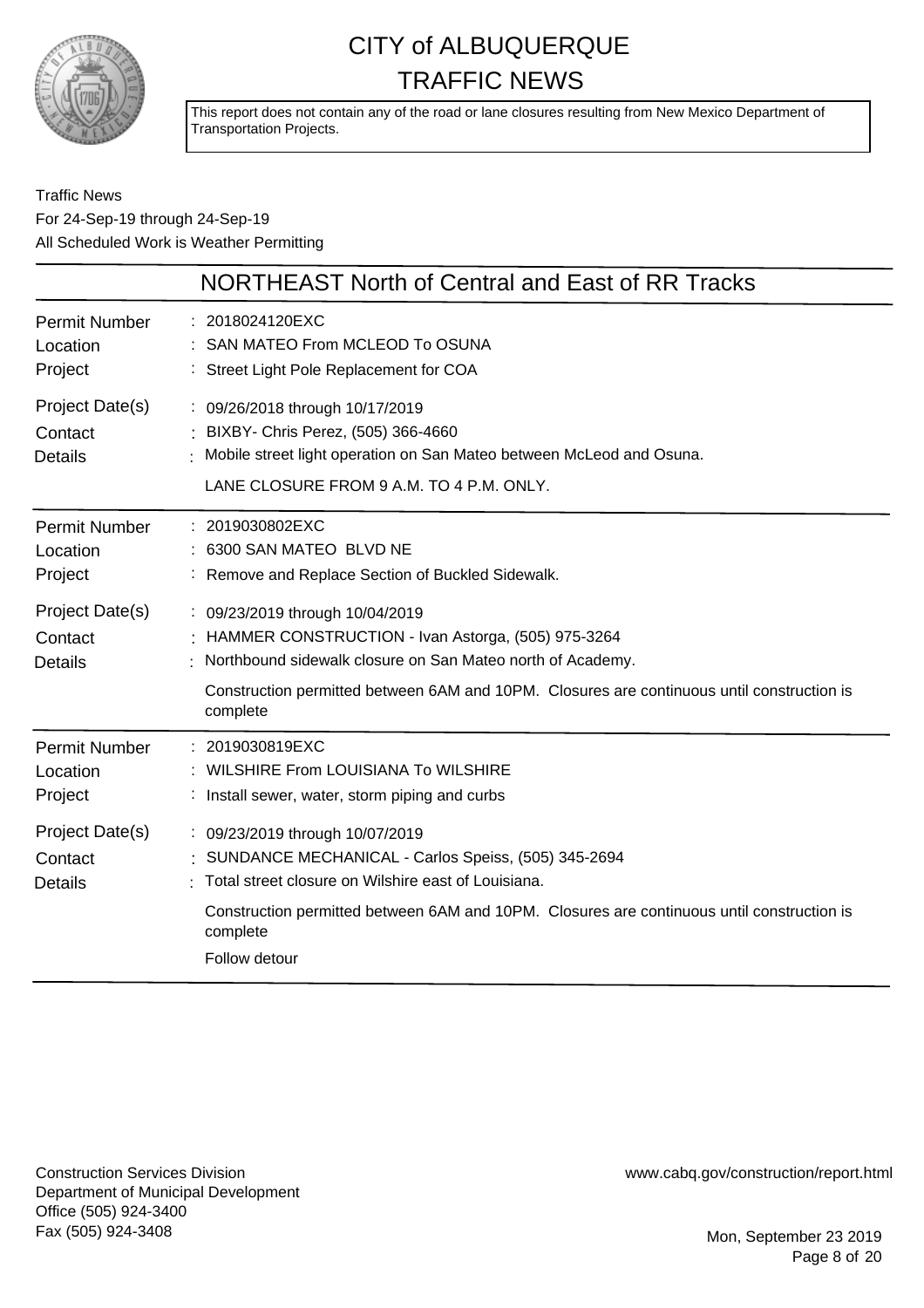

This report does not contain any of the road or lane closures resulting from New Mexico Department of Transportation Projects.

#### Traffic News For 24-Sep-19 through 24-Sep-19 All Scheduled Work is Weather Permitting

|                                                                                             | NORTHWEST North of Central and West of RR Tracks                                                                                                                                                                                                                                                                                                                                                                                                                                                                                                                                                                                                           |
|---------------------------------------------------------------------------------------------|------------------------------------------------------------------------------------------------------------------------------------------------------------------------------------------------------------------------------------------------------------------------------------------------------------------------------------------------------------------------------------------------------------------------------------------------------------------------------------------------------------------------------------------------------------------------------------------------------------------------------------------------------------|
| <b>Permit Number</b><br>Location<br>Project                                                 | : 2019030661EXC<br>: ALAMEDA From RR Xing To WASHINGTON<br>: Partial Bore and Restoration                                                                                                                                                                                                                                                                                                                                                                                                                                                                                                                                                                  |
| Project Date(s)<br>Contact<br><b>Details</b>                                                | : 09/16/2019 through 09/27/2019<br>: ADB Companies - Dave Drury, (954) 515-2034<br>Eastbound right lane and sidewalk closure on Alameda Blvd between the RR Xing and<br>Washington St.                                                                                                                                                                                                                                                                                                                                                                                                                                                                     |
|                                                                                             | LANE CLOSURE FROM 9 A.M. TO 4 P.M. ONLY.                                                                                                                                                                                                                                                                                                                                                                                                                                                                                                                                                                                                                   |
| <b>Permit Number</b><br>Location<br>Project<br>Project Date(s)<br>Contact<br><b>Details</b> | : 2019030057EXC<br>ALAMEDA From WASHINGTON To SAN MATEO<br>: Overhead Fiber Placement<br>: 08/26/2019 through 09/24/2019<br>ADB Companies - Dave Drury, (954) 515-2034<br>Phase I: Northbound mobile shadow truck operation on Washington St. between Paseo Del<br>Norte and Alameda Blvd.<br>Phase II: Westbound mobile shadow truck operation on Alameda Blvd between San Mateo Blvd<br>and Washington St.<br>Phase III: Southbound mobile shadow truck operation on San Mateo Blvd between San Diego<br>Ave and Alameda Blvd.<br>LANE CLOSURE FROM 9 A.M. TO 4 P.M. ON ALAMEDA ONLY.<br>LANE CLOSURE FROM 7 A.M. TO 7 P.M. ON WASHINGTON AND SAN MATEO. |
| <b>Permit Number</b><br>Location<br>Project                                                 | : 2019030307EXC<br><b>BANDELIER From UNSER To MCMAHON</b><br>: Crack Sealing Project 2019.                                                                                                                                                                                                                                                                                                                                                                                                                                                                                                                                                                 |
| Project Date(s)<br>Contact<br><b>Details</b>                                                | : 08/26/2019 through 09/30/2019<br>: DISMUKE CONSTRUCTION- Randy Carter, (505) 884-1633<br>Eastbound and Westbound total lane closures per block on Bandelier between Montano and<br>McMahon.<br>Closure per direction will not be simultaneous.<br>LANE CLOSURE FROM 9 A.M. TO 4 P.M. ONLY.<br>Follow detour                                                                                                                                                                                                                                                                                                                                              |

Construction Services Division Department of Municipal Development Office (505) 924-3400 Fax (505) 924-3408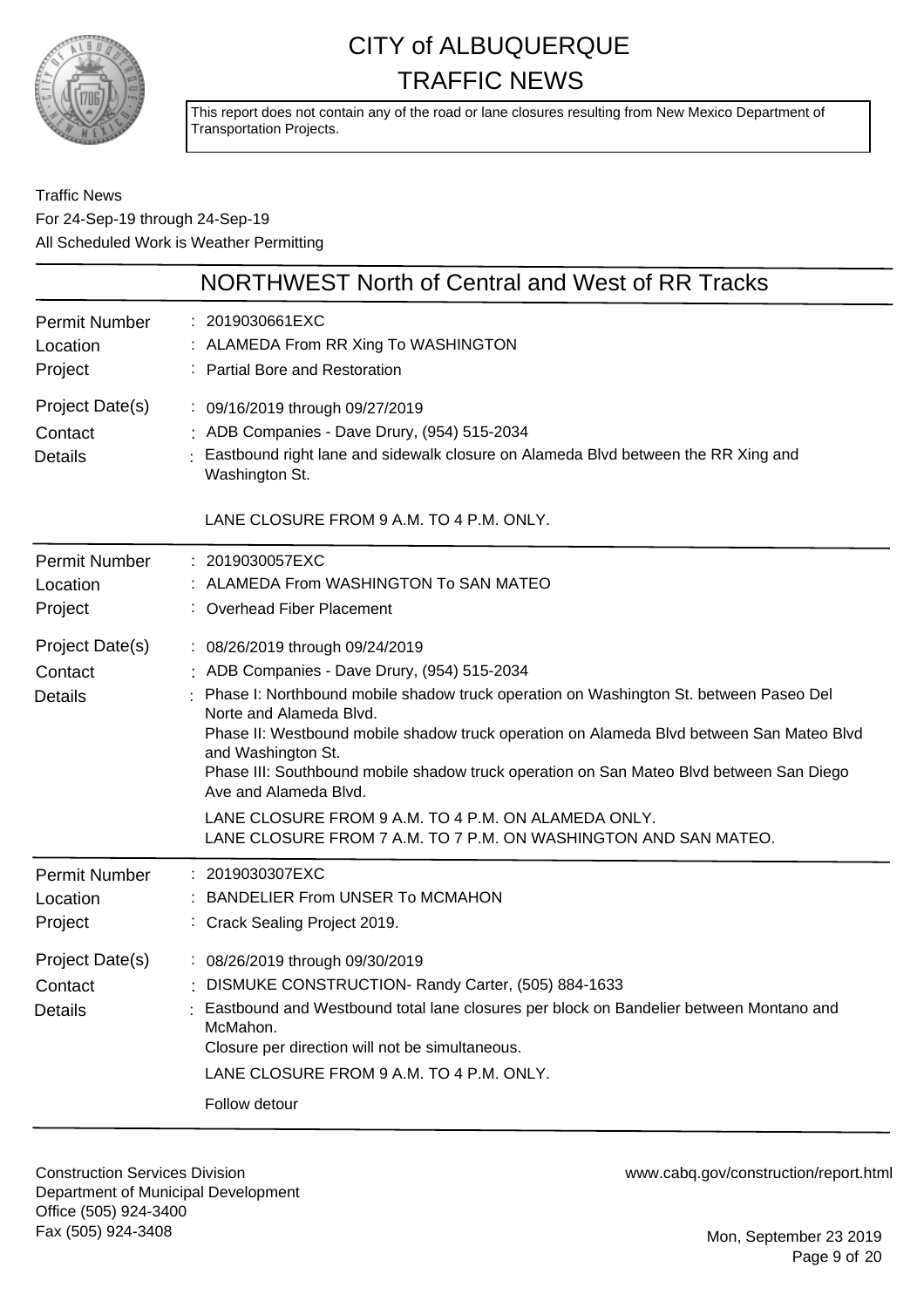

This report does not contain any of the road or lane closures resulting from New Mexico Department of Transportation Projects.

Traffic News For 24-Sep-19 through 24-Sep-19 All Scheduled Work is Weather Permitting

|                                              | NORTHWEST North of Central and West of RR Tracks                                                                                                                                                                                                                                                                                                          |
|----------------------------------------------|-----------------------------------------------------------------------------------------------------------------------------------------------------------------------------------------------------------------------------------------------------------------------------------------------------------------------------------------------------------|
| <b>Permit Number</b><br>Location<br>Project  | : 2019030627EXC<br>: CALLE NORTENA From GOLF COURSE To PASEO DEL NORTE<br>: Fiber Placement                                                                                                                                                                                                                                                               |
| Project Date(s)<br>Contact<br><b>Details</b> | : 09/23/2019 through 09/30/2019<br>: ADB - Brad Melton, (314) 724-2067<br>Outside lane closures with a mobile shadow truck at various locations on eastbound Calle<br>Nortena between Independence Dr. and Golf Course, and northbound Golf Course between<br>Calle Nortena and Paseo Del Norte.<br>CONSTRUCTION PERMITTED BETWEEN 7 A.M. AND 7 P.M. ONLY |
| <b>Permit Number</b><br>Location<br>Project  | : 2019030847EXC<br>: COORS AND SEQUOIA NW<br>: Place conduit and fiber EB split.                                                                                                                                                                                                                                                                          |
| Project Date(s)<br>Contact<br><b>Details</b> | : 09/23/2019 through 09/25/2019<br>: LIGHT CONNECTIONS - Steve Litle, (303) 809-7696<br>Eastbound right lane and sidewalk closure on Sequoia east of Coors.<br>LANE CLOSURE FROM 9 A.M. TO 4 P.M. ONLY.                                                                                                                                                   |
| <b>Permit Number</b><br>Location<br>Project  | : 2019027836SE<br>COPPER From 10TH To 8TH                                                                                                                                                                                                                                                                                                                 |
| Project Date(s)<br>Contact<br><b>Details</b> | : 04/13/2019 through 11/02/2019<br>DOWNTOWN GROWERS' MARKET- Danielle Schlobohm, (505) 252-2959<br><b>DOWNTOWN GROWERS MARKET</b>                                                                                                                                                                                                                         |
|                                              | Total closure of eastbound Copper Ave between 10th St. and 8th St., and southbound 8th St.<br>between Copper Ave and Central Ave.<br>Westbound parking lane closure on Central Ave between 8th St. and 10th St.<br>Every Saturday from 7AM to 1PM.                                                                                                        |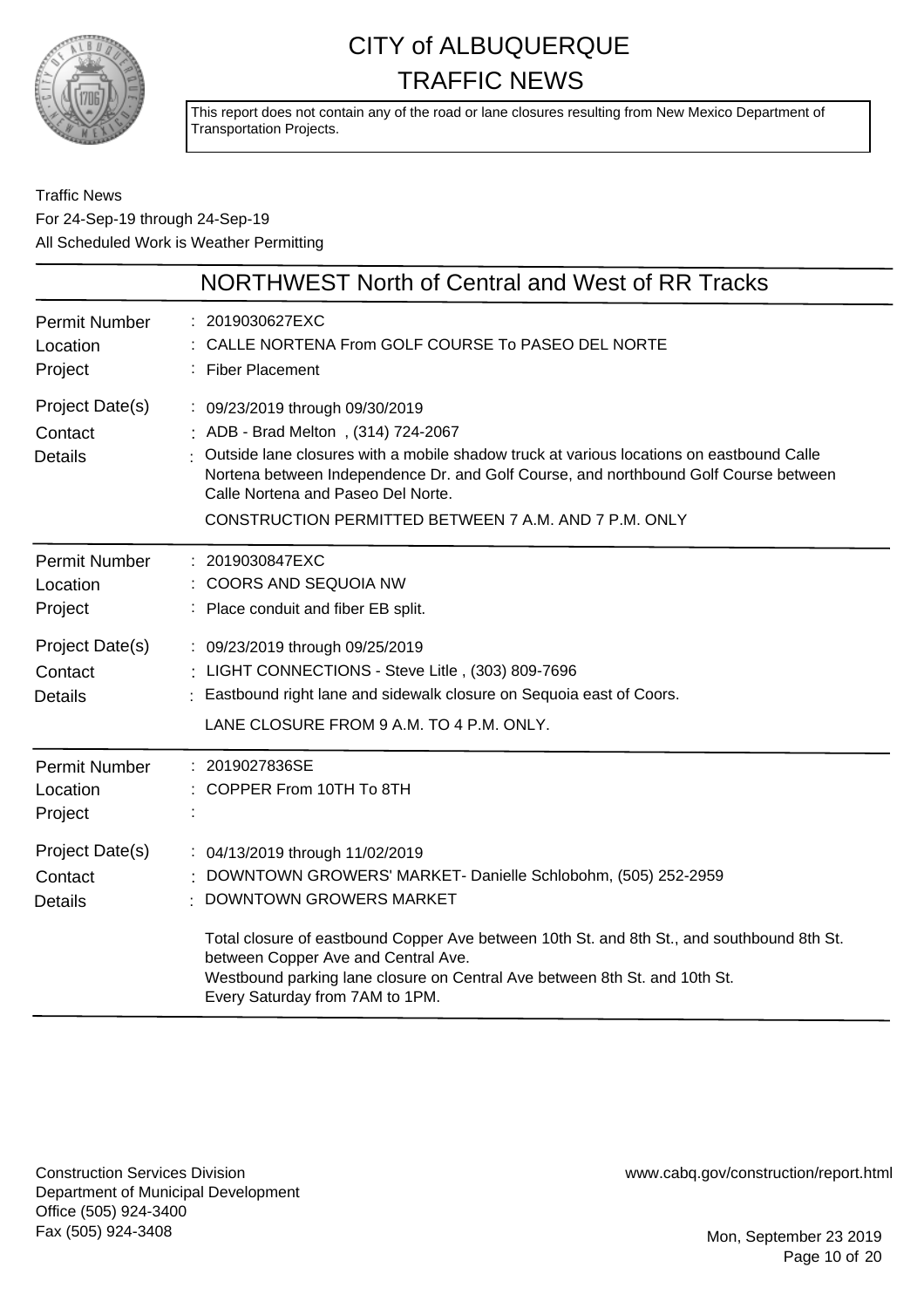

This report does not contain any of the road or lane closures resulting from New Mexico Department of Transportation Projects.

|                                              | NORTHWEST North of Central and West of RR Tracks                                                                                                                                                                                                                    |
|----------------------------------------------|---------------------------------------------------------------------------------------------------------------------------------------------------------------------------------------------------------------------------------------------------------------------|
| Permit Number<br>Location<br>Project         | : 2019030856EXC<br>EDITH From BEAR CANYON To OSUNA<br>: Place conduit and fiber.                                                                                                                                                                                    |
| Project Date(s)<br>Contact<br><b>Details</b> | : 09/24/2019 through 09/27/2019<br>: LIGHT CONNECTIONS - Steve Litle, (303) 809-7696<br>Northbound shoulder closure on Edith between Osuna and Bear Canyon.<br>LANE CLOSURE FROM 9 A.M. TO 4 P.M. ONLY.                                                             |
| Permit Number<br>Location<br>Project         | : 2019030928EXC<br>: 1742 MENAUL BLVD NW<br>: ABCWUA-WTRLN-1742 MENAUL BLVD NW-WO#617040-HITLINE                                                                                                                                                                    |
| Project Date(s)<br>Contact<br><b>Details</b> | : 09/17/2019 through 09/27/2019<br>: ABCWUA - Ron Vigil, (505) 289-3583<br>Eastbound right lane and sidewalk closure on Menaul east of I-25 Pan American.<br>Construction permitted between 6AM and 10PM. Closures are continuous until construction is<br>complete |
| <b>Permit Number</b><br>Location<br>Project  | : 2019030926EXC<br>MONTANO From EDITH To MONTANO<br>: Replace broken fire hydrant.                                                                                                                                                                                  |
| Project Date(s)<br>Contact<br><b>Details</b> | : 09/19/2019 through 10/07/2019<br>: ABCWUA- Carlos Sena, (505) 857-8250<br>: Eastbound right turn lane closure on Montano west of Edith.<br>Construction permitted between 6AM and 10PM. Closures are continuous until construction is<br>complete                 |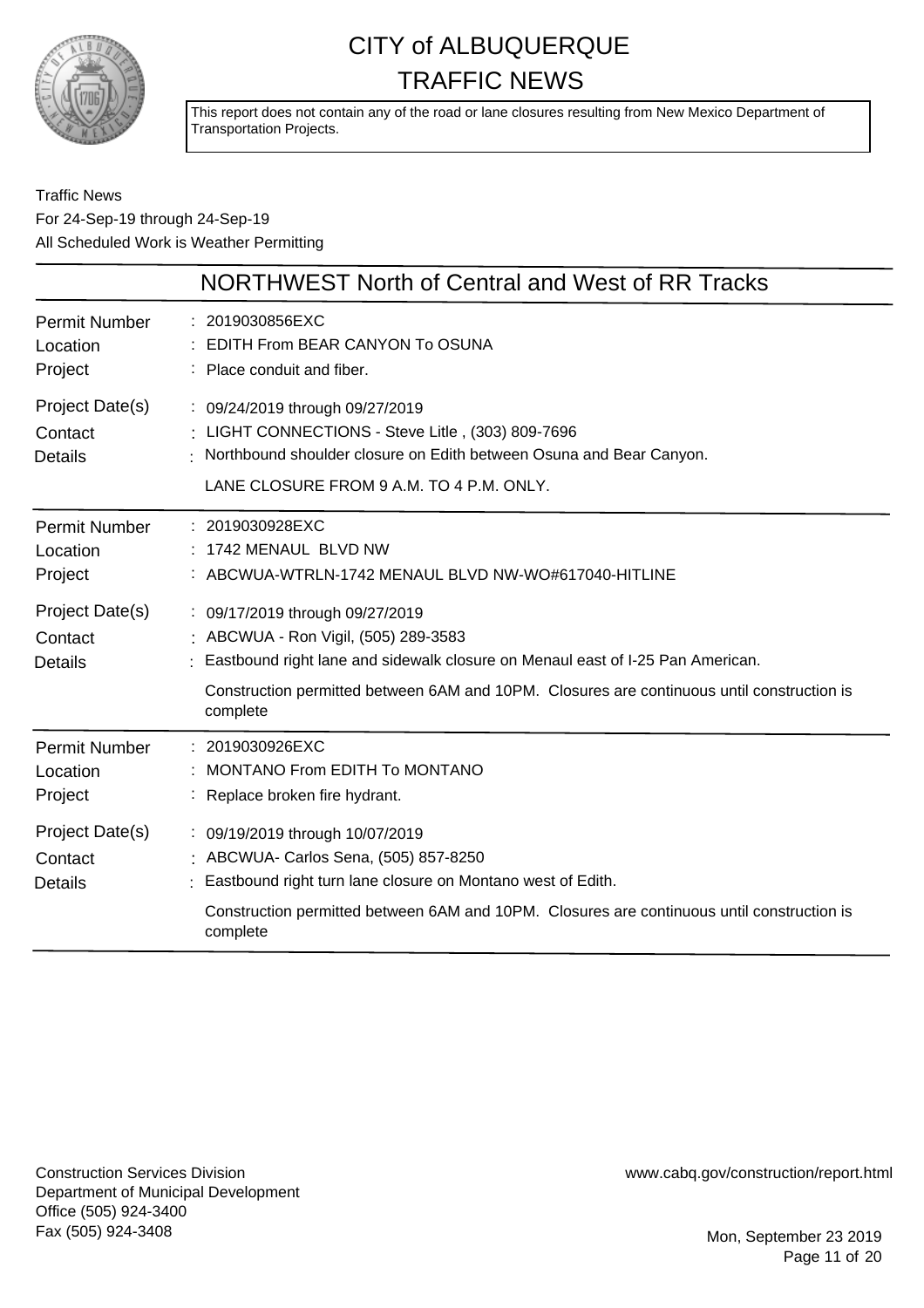

This report does not contain any of the road or lane closures resulting from New Mexico Department of Transportation Projects.

Traffic News For 24-Sep-19 through 24-Sep-19 All Scheduled Work is Weather Permitting

|                                              | NORTHWEST North of Central and West of RR Tracks                                                                                                                                                                                                                                                                                                         |
|----------------------------------------------|----------------------------------------------------------------------------------------------------------------------------------------------------------------------------------------------------------------------------------------------------------------------------------------------------------------------------------------------------------|
| <b>Permit Number</b><br>Location<br>Project  | : 2019030306EXC<br>BOGART FROM MONTANO TO UNSER<br>: Crack Sealing Project 2019.                                                                                                                                                                                                                                                                         |
| Project Date(s)<br>Contact<br><b>Details</b> | : 08/26/2019 through 09/30/2019<br>DISMUKE CONSTRUCTION- Randy Carter, (505) 884-1633<br>Nortbound and Southbound total lane closure on Bogart block by block between Montano and<br>Unser.<br>Closure per direction will not be simultaneous.<br>Construction permitted between 6AM and 10PM. Closures are continuous until construction is<br>complete |
| <b>Permit Number</b><br>Location<br>Project  | : 2019030943EXC<br>1905 MOUNTAIN RD NW<br>: ABCWUA-waterline-WO#617366-1905 MOUNTAIN RD NW- Main leak.                                                                                                                                                                                                                                                   |
| Project Date(s)<br>Contact<br><b>Details</b> | : 09/18/2019 through 09/27/2019<br>: ABCWUA - Jerry Sanchez, (505) 289-3585                                                                                                                                                                                                                                                                              |
| <b>Permit Number</b><br>Location<br>Project  | : 2019027639EXC<br>PARADISE From GOLF COURSE To EAGLE RANCH<br>Paradise Blvd Roadway Improvements Project                                                                                                                                                                                                                                                |
| Project Date(s)<br>Contact<br><b>Details</b> | : 04/08/2019 through 09/27/2019<br>FRANKLINS - Craig Murray, (505) 884-6947<br>: WATCH FOR BIKES! BICYCLISTS ARE ALLOWED USE OF FULL LANE.                                                                                                                                                                                                               |
|                                              | Construction permitted between 6AM and 10PM. Closures are continuous until construction is<br>complete<br>Eastbound right lane/sidewalk and southbound right lane/sidewalk closure at the southwest<br>corner of Golf Course and Paradise through 9/13.<br>Follow pedestrian detour in place.                                                            |

Construction Services Division Department of Municipal Development Office (505) 924-3400 Fax (505) 924-3408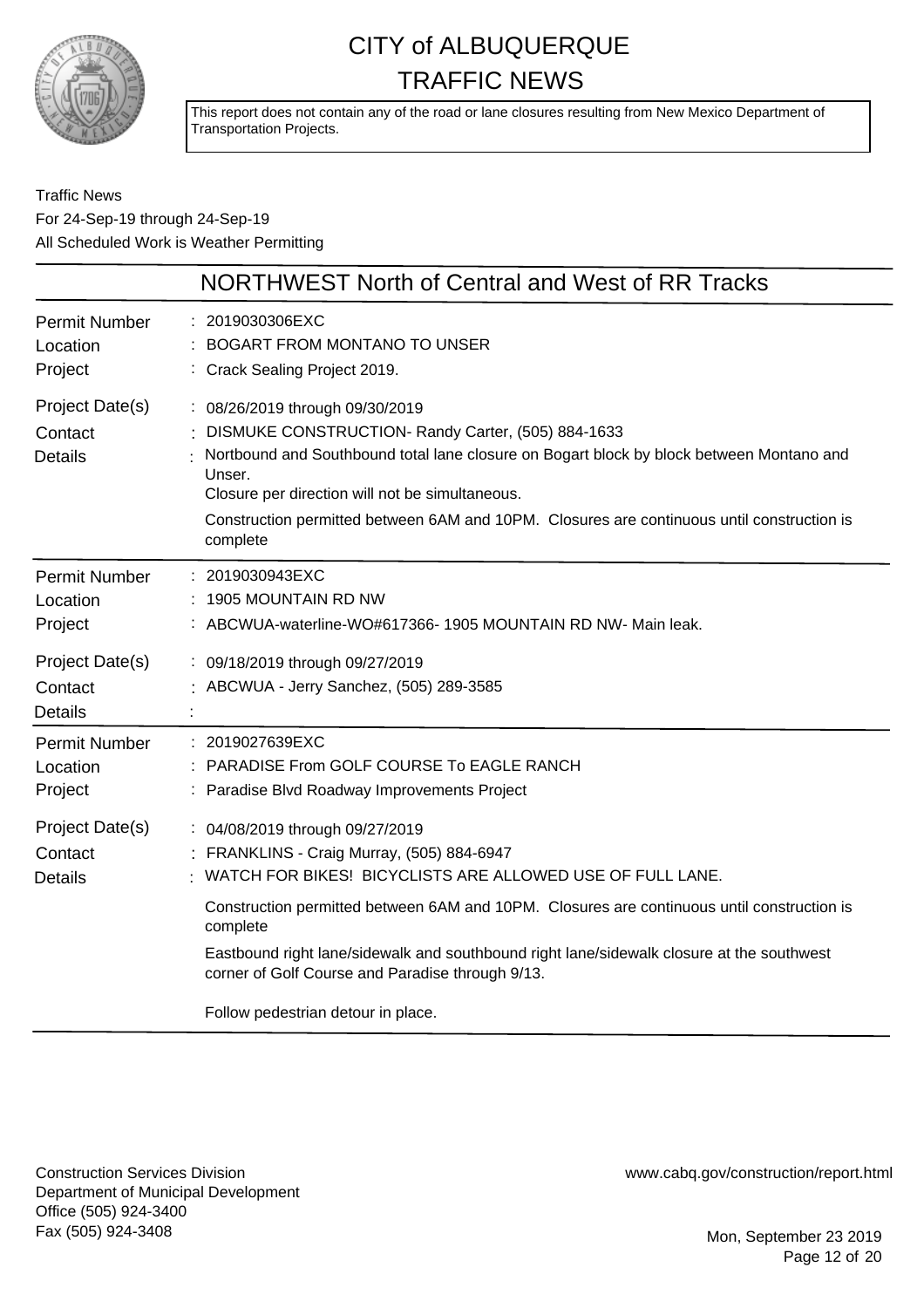

This report does not contain any of the road or lane closures resulting from New Mexico Department of Transportation Projects.

|                                                                                             | NORTHWEST North of Central and West of RR Tracks                                                                                                                                                                                                                                                                                                                                                                                                                                                                                        |
|---------------------------------------------------------------------------------------------|-----------------------------------------------------------------------------------------------------------------------------------------------------------------------------------------------------------------------------------------------------------------------------------------------------------------------------------------------------------------------------------------------------------------------------------------------------------------------------------------------------------------------------------------|
| <b>Permit Number</b><br>Location<br>Project                                                 | : 2019030572EXC<br>: RIO GRANDE From CENTRAL To I40 EASTBOUND<br>Removal and Replacement of Various Concrete (C&G, SW, Ramps and Valley Gutters).                                                                                                                                                                                                                                                                                                                                                                                       |
| Project Date(s)<br>Contact<br><b>Details</b>                                                | : 09/09/2019 through 09/27/2019<br>: ALBUQUERQUE ASPHALT- Brian W Loughridge, (505) 991-5916<br>: Northbound right lane and sidewalk closure on Rio Grande between Central and Aspen. Traffic<br>will be maintained in the left lane.<br>Northbound right lane, bike lane and sidewalk closure on Rio Grande between Aspen and I-40<br>Eastbound On Ramp.<br>Maximum work zone length allowed will be in increments of 1600'.<br>Construction permitted between 6AM and 10PM. Closures are continuous until construction is<br>complete |
| <b>Permit Number</b><br>Location<br>Project<br>Project Date(s)<br>Contact<br><b>Details</b> | : 2019030575EXC<br>WESTERN From COORS To WESTERN<br>: Curb ramp closure at SW corner for Temp Signal<br>: 09/04/2019 through 12/31/2019<br>: TLC - Jason Potts, (505) 362-2947<br>Construction permitted between 6AM and 10PM. Closures are continuous until construction is<br>complete                                                                                                                                                                                                                                                |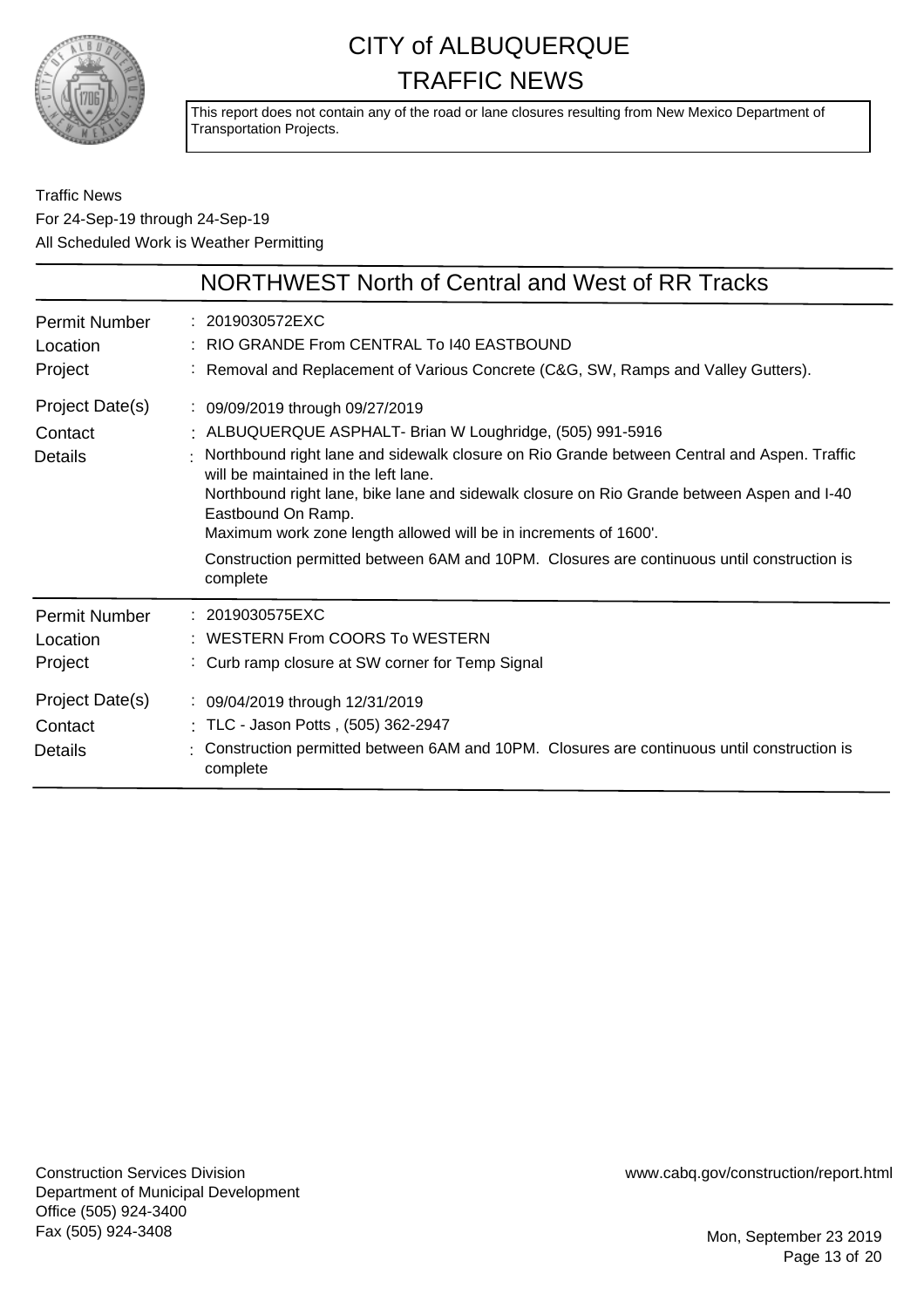

This report does not contain any of the road or lane closures resulting from New Mexico Department of Transportation Projects.

#### Traffic News For 24-Sep-19 through 24-Sep-19 All Scheduled Work is Weather Permitting

|                                              | <b>SOUTHEAST South of Central and East of RR Tracks</b>                                                                                                                                                                                                                                                                                                                                                                     |
|----------------------------------------------|-----------------------------------------------------------------------------------------------------------------------------------------------------------------------------------------------------------------------------------------------------------------------------------------------------------------------------------------------------------------------------------------------------------------------------|
| <b>Permit Number</b><br>Location<br>Project  | : 2019030646EXC<br>CARLISLE From HANNETT To HANNETT<br>: Construction of Pedestrian Refuge                                                                                                                                                                                                                                                                                                                                  |
| Project Date(s)<br>Contact<br><b>Details</b> | : 09/11/2019 through 09/25/2019<br>: TLC- Mark Aragon, (505) 761-9696<br>: North and southbound inside lane closures on Carlisle Blvd at Hannett Ave. Traffic will be<br>reduced to one lane in each direction.<br>CONSTRUCTION PERMITTED BETWEEN 7 A.M. AND 7 P.M. ONLY                                                                                                                                                    |
| <b>Permit Number</b><br>Location<br>Project  | : 2019030815EXC<br>: CARLISLE From CENTRAL To SILVER<br>: Bore placement of fiber.                                                                                                                                                                                                                                                                                                                                          |
| Project Date(s)<br>Contact<br><b>Details</b> | : 09/23/2019 through 09/26/2019<br>: VOLT INC- Danny Padilla, (505) 573-4954<br>Phase 1: Northbound lane closure on Carlisle between Silver and Carlisle using flagging<br>operation to maintain two way traffic.<br>Phase 2:Southbound parking lane and sidewalk closure on Carlisle between Central and Silver.<br>Alley closure between Silver and Central east of Carlisle.<br>LANE CLOSURE FROM 9 A.M. TO 4 P.M. ONLY. |
| <b>Permit Number</b><br>Location<br>Project  | : 2019030880EXC<br>: 3416 CENTRAL AVE SE<br>: To Repair an Existing Sewer Tap that is Damaged - It is causing backups into building.                                                                                                                                                                                                                                                                                        |
| Project Date(s)<br>Contact<br><b>Details</b> | : 09/24/2019 through 09/27/2019<br>RODGERS PLUMBING - Norm, (505) 243-9703<br>: Eastbound right lane, parking lane, alley and sidewalk closure on Central between Tulane and<br>Amherst. Traffic will be maintained in the ART lane.<br>LANE CLOSURE FROM 9 A.M. TO 4 P.M. ONLY.<br>Emergency utility work. Various lanes closed and potential sidewalk closures. Seek alternate<br>route.                                  |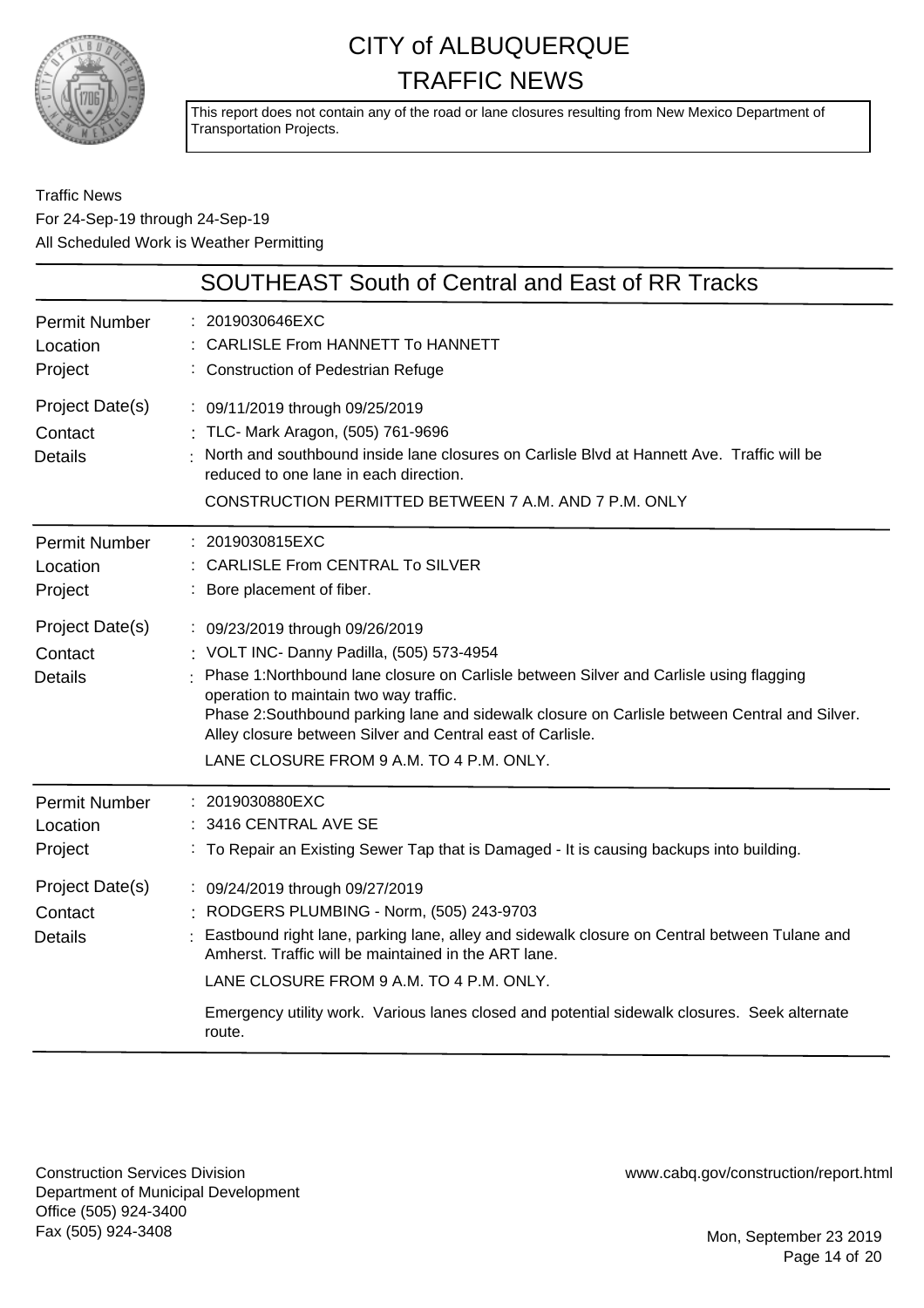

This report does not contain any of the road or lane closures resulting from New Mexico Department of Transportation Projects.

#### Traffic News For 24-Sep-19 through 24-Sep-19 All Scheduled Work is Weather Permitting

|                                                                                             | <b>SOUTHEAST South of Central and East of RR Tracks</b>                                                                                                                                                                                                                                                                                                                                                                                  |
|---------------------------------------------------------------------------------------------|------------------------------------------------------------------------------------------------------------------------------------------------------------------------------------------------------------------------------------------------------------------------------------------------------------------------------------------------------------------------------------------------------------------------------------------|
| <b>Permit Number</b><br>Location<br>Project                                                 | 2019030957EXC<br>1100 CENTRAL AVE SE<br>ABCWUA-WTRLN-CENTRAL AVE SE-WO#620562-MAIN LEAK                                                                                                                                                                                                                                                                                                                                                  |
| Project Date(s)<br>Contact<br><b>Details</b>                                                | : 09/20/2019 through 09/27/2019<br>ABCWUA - Carlos A. Sena, (505) 289-3545<br>Emergency utility work. Various lanes closed and potential sidewalk closures. Seek alternate<br>route.<br>Eastbound right lane closure on Central east of Oak.<br>LANE CLOSURE FROM 9 A.M. TO 4 P.M. ONLY.                                                                                                                                                 |
| <b>Permit Number</b><br>Location<br>Project<br>Project Date(s)<br>Contact<br><b>Details</b> | : 2019030873EXC<br>3416 CENTRAL AVE SE<br>Remove two Concrete Sidewalk Stones to tie a new sewer Line from Flying Star Restaurant into<br>existing sewer line.<br>: 09/23/2019 through 09/27/2019<br>KLINGER CONSTRUCTORS- Mark Maestus, (505) 401-4163<br>: Eastbound sidewalk closure on Central between Tulane and Amherst.<br>Construction permitted between 6AM and 10PM. Closures are continuous until construction is<br>complete |
| <b>Permit Number</b><br>Location<br>Project<br>Project Date(s)<br>Contact<br><b>Details</b> | 2019030834EXC<br>10800 GIBSON BLVD SE<br>PULL NEW FIBER TO ADDRESS.<br>: 09/23/2019 through 09/27/2019<br>KELLY CABLE - James Richardson, (505) 280-4383<br>Eastbound right lane, bike lane and sidewalk closure on Gibson between Innovation and Tony<br>Sanchez.<br>LANE CLOSURE FROM 9 A.M. TO 4 P.M. ONLY.                                                                                                                           |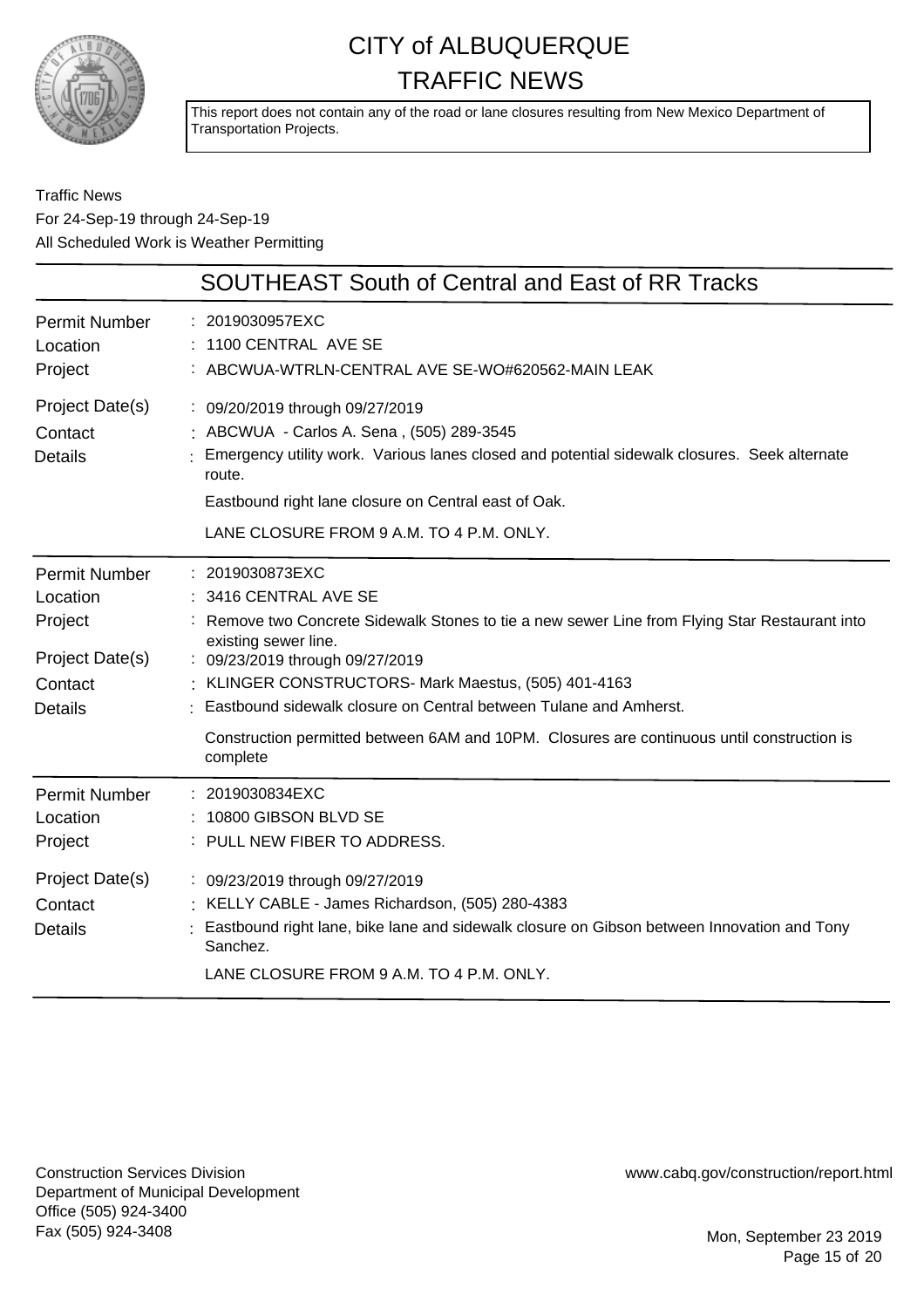

This report does not contain any of the road or lane closures resulting from New Mexico Department of Transportation Projects.

#### Traffic News For 24-Sep-19 through 24-Sep-19 All Scheduled Work is Weather Permitting

|                                              | <b>SOUTHEAST South of Central and East of RR Tracks</b>                                                                                                                                                                                                                                                                                            |
|----------------------------------------------|----------------------------------------------------------------------------------------------------------------------------------------------------------------------------------------------------------------------------------------------------------------------------------------------------------------------------------------------------|
| <b>Permit Number</b><br>Location<br>Project  | : 2019030637EXC<br>: RANDOLPH From UNIVERSITY To RANDOLPH<br>: Build trail and ramps                                                                                                                                                                                                                                                               |
| Project Date(s)<br>Contact<br><b>Details</b> | : 09/14/2019 through 10/14/2019<br>: ALBUQUERQUE ASPHALT- Mitch Rendace, (505) 831-7311<br>Northbound right lane and sidewalk closure on University between Access Rd. B. and<br>Randolph.<br>Construction permitted between 6AM and 10PM. Closures are continuous until construction is<br>complete                                               |
| <b>Permit Number</b><br>Location<br>Project  | : 2019030341EXC<br>: ZUNI From SAN MATEO To JEFFERSON<br>: Bore New Fiber to Address.                                                                                                                                                                                                                                                              |
| Project Date(s)<br>Contact<br><b>Details</b> | : 09/16/2019 through 09/27/2019<br>: KELLY CABLE - James Richardson, (505) 280-4383<br>· LANE CLOSURE FROM 9 A.M. TO 4 P.M. ONLY.                                                                                                                                                                                                                  |
|                                              | Westbound right lane and sidewalk closure on Zuni between San Mateo and Jefferson. Traffic<br>will be maintained in the left lane.<br>Total closure using Truck Mounted Arrow Board mobile operation on San Mateo at its<br>intersection with Jefferson.                                                                                           |
| <b>Permit Number</b><br>Location<br>Project  | : 2019030400EXC<br>: 2201 SAN PEDRO DR NE<br>: BORE NEW FIBER TO ADDRESS.                                                                                                                                                                                                                                                                          |
| Project Date(s)<br>Contact<br><b>Details</b> | : 09/13/2019 through 09/30/2019<br>KELLY CABLE - James Richardson, (505) 280-4383<br>: Southbound right lane and sidewalk closure on San Pedro south of Indian School. Traffic will be<br>maintained in the left lane.<br>Eastbound total closure on Indian School west of San Pedro.<br>LANE CLOSURE FROM 9 A.M. TO 4 P.M. ONLY.<br>Follow detour |

Construction Services Division Department of Municipal Development Office (505) 924-3400 Fax (505) 924-3408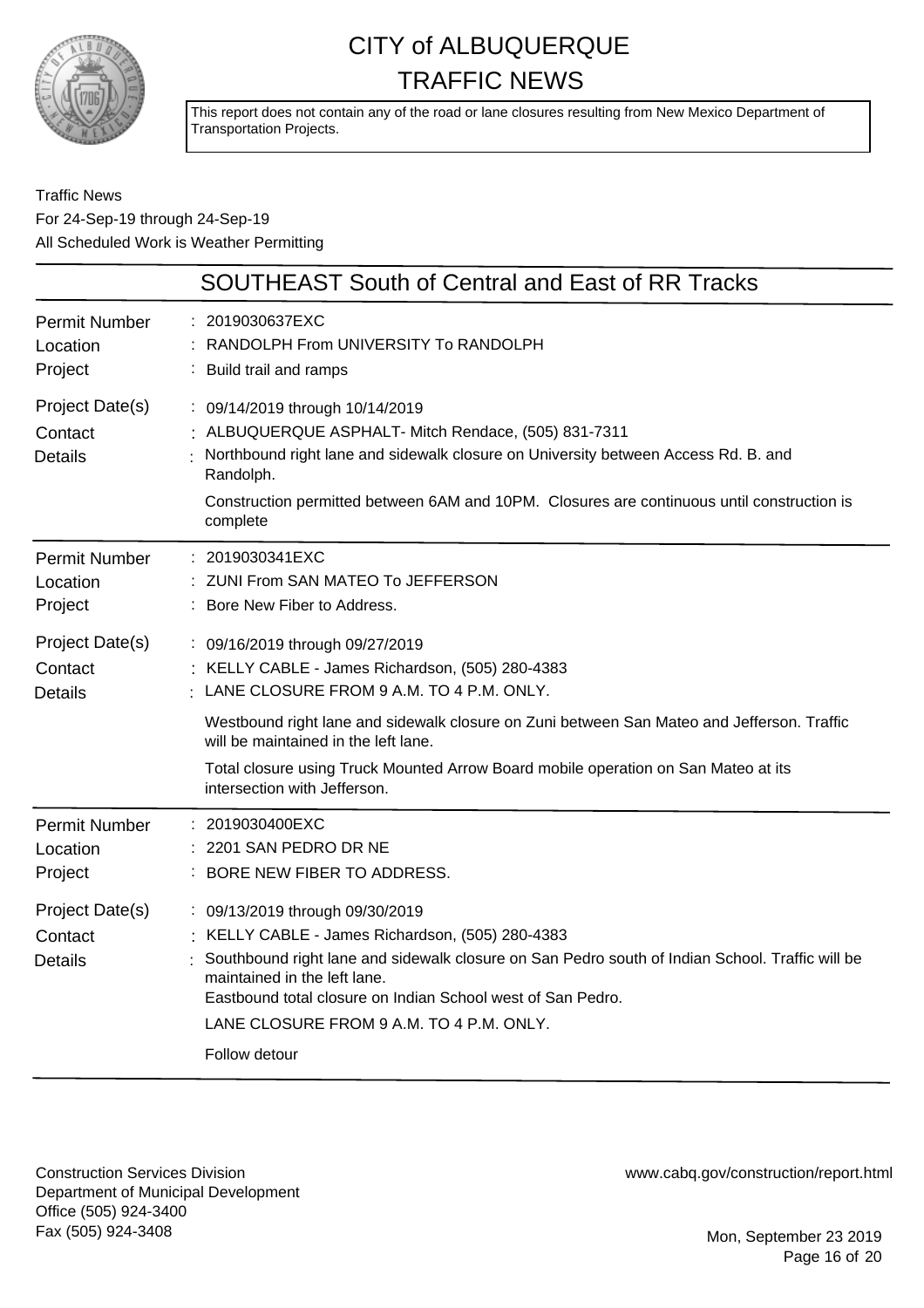

This report does not contain any of the road or lane closures resulting from New Mexico Department of Transportation Projects.

Traffic News For 24-Sep-19 through 24-Sep-19 All Scheduled Work is Weather Permitting

|                                              | <b>SOUTHEAST South of Central and East of RR Tracks</b>                                                                                                                                                                                                                                                                                                                                                                                                                                                                                                 |
|----------------------------------------------|---------------------------------------------------------------------------------------------------------------------------------------------------------------------------------------------------------------------------------------------------------------------------------------------------------------------------------------------------------------------------------------------------------------------------------------------------------------------------------------------------------------------------------------------------------|
| <b>Permit Number</b><br>Location<br>Project  | : 2019030686EXC<br>: SILVER From CARLISLE To QUINCY<br>: Fiber Pulling Operation                                                                                                                                                                                                                                                                                                                                                                                                                                                                        |
| Project Date(s)<br>Contact<br><b>Details</b> | : 09/16/2019 through 09/28/2019<br>: ADB - Brad Melton, (314) 724-2067<br>Mobile shadow truck operation on the following street segments:<br>Phase I: Northbound Carlisle Blyd at Silver Ave.<br>Phase II: Eastbound Silver Ave between Carlisle Blvd and Jefferson St.<br>Phase III: Northbound Jefferson St. between Silver Ave and Copper Ave.<br>Phase IV: Eastbound Copper Ave between Jefferson St. and Quincy St.<br>CONSTRUCTION PERMITTED BETWEEN 7 A.M. AND 7 P.M. ONLY                                                                       |
| <b>Permit Number</b><br>Location<br>Project  | : 2019030729EXC<br>SUNPORT From I25 SOUTHBOUND To SUNPORT<br>: Remove and Replace Overhead Signs for COA Aviation.                                                                                                                                                                                                                                                                                                                                                                                                                                      |
| Project Date(s)<br>Contact<br><b>Details</b> | : 09/16/2019 through 10/04/2019<br>: HIGHWAY SUPPLY- Andrew Solano, (505) 280-1363<br>: Truck Mounted Arrow Board Mobile operation closures at following locations:<br>Eastbound various lane closures on Sunport east of Yale.<br>Westbound right lane and center lane closures on Sunport west of Girard.<br>Eastbound right lane and left lane closure on Sunport between University and Yale.<br>LANE CLOSURE FROM 7 A.M. to 10 P.M. ONLY<br>Emergency utility work. Various lanes closed and potential sidewalk closures. Seek alternate<br>route. |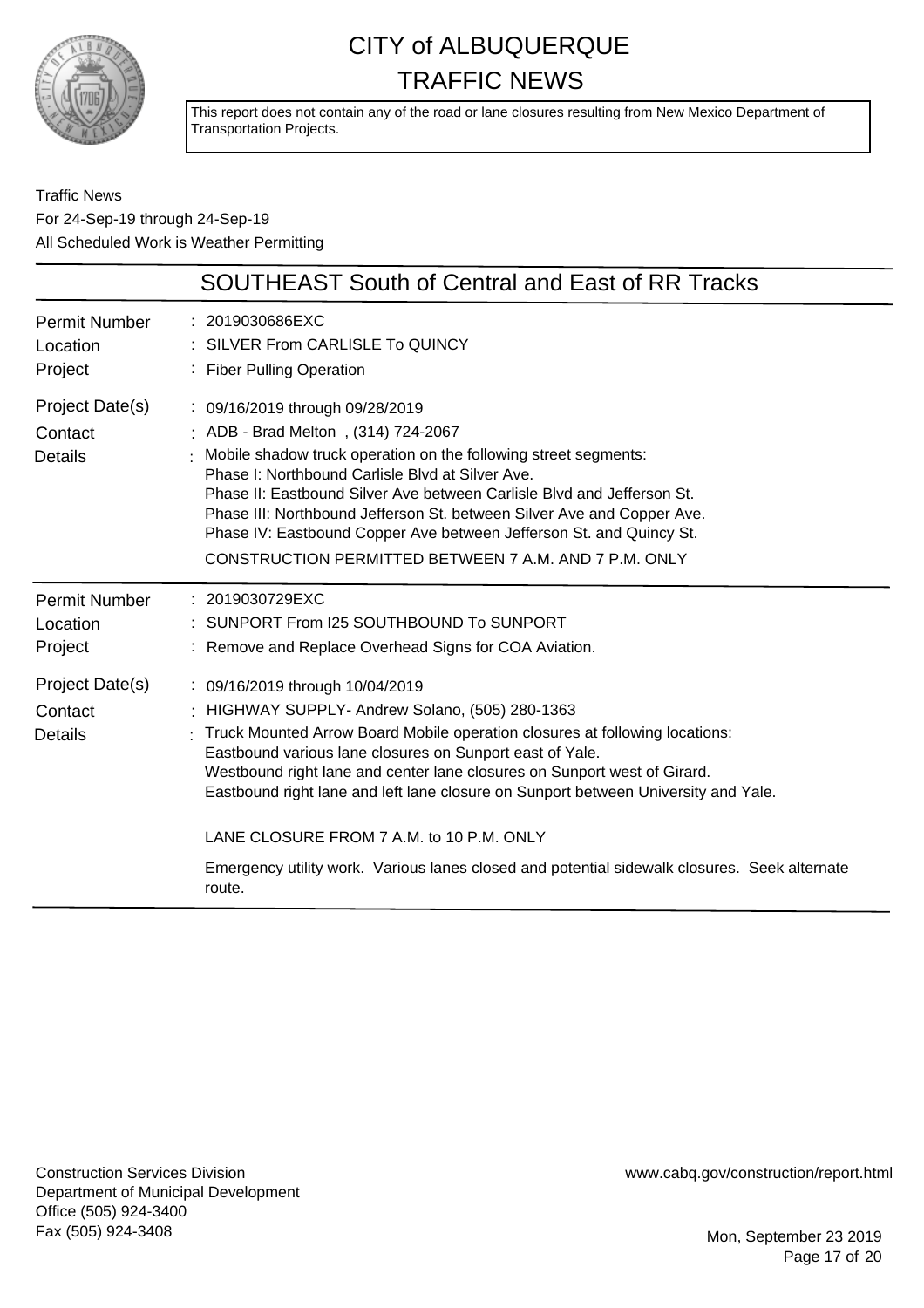

This report does not contain any of the road or lane closures resulting from New Mexico Department of Transportation Projects.

|                 | <b>SOUTHEAST South of Central and East of RR Tracks</b>                                                                       |
|-----------------|-------------------------------------------------------------------------------------------------------------------------------|
| Permit Number   | : 2019030746EXC                                                                                                               |
| Location        | : WYOMING From MARQUETTE To UTAH                                                                                              |
| Project         | : Bore new fiber to address, Bore form wyoming west on north side of marquetteto utah// north on<br>utah is pulling existing. |
| Project Date(s) | : 09/16/2019 through 09/27/2019                                                                                               |
| Contact         | : KELLY CABLE - James Richardson, (505) 280-4383                                                                              |
| <b>Details</b>  | : Phase 1: Total closure on Lomas using Truck Mounted Arrow Board mobile operation east of<br>Utah.                           |
|                 | Phase 2: Northbound parking lane and sidewalk closure on Utah between Marquette and<br>Lomas.                                 |
|                 | Phase 3: Total closure on Wyoming using Truck Mounted Arrow Board mobile operation north<br>of Marquette.                     |
|                 | Phase 4: Westbound parking lane and sidewalk closure on Marquette between Utah and<br>Wyoming.                                |
|                 | LANE CLOSURE FROM 9 A.M. TO 4 P.M. ONLY.                                                                                      |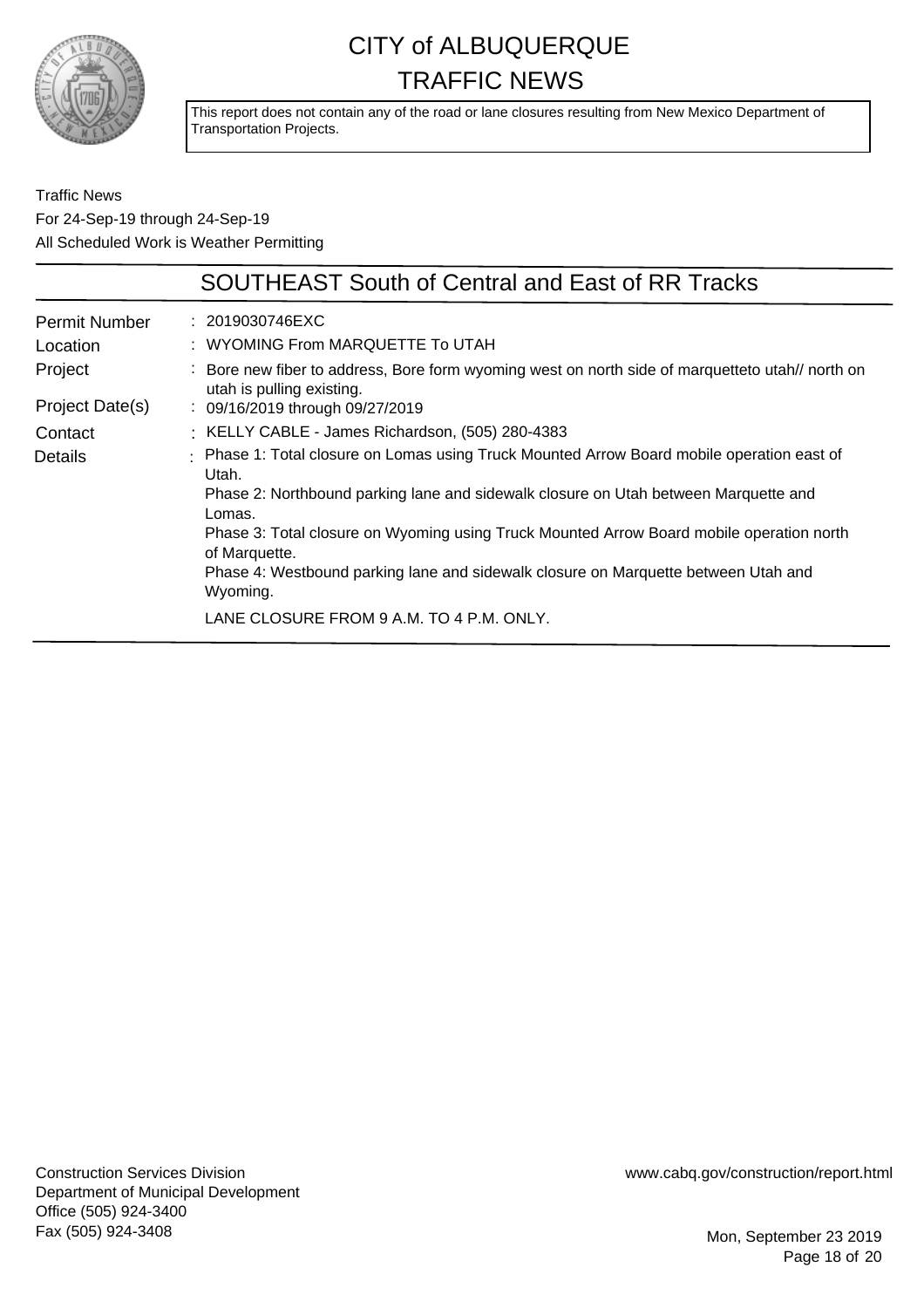

This report does not contain any of the road or lane closures resulting from New Mexico Department of Transportation Projects.

Traffic News For 24-Sep-19 through 24-Sep-19 All Scheduled Work is Weather Permitting

|                                              | <b>SOUTHWEST South of Central and West of RR Tracks</b>                                                                                                                                                                                                                                                                                                                               |
|----------------------------------------------|---------------------------------------------------------------------------------------------------------------------------------------------------------------------------------------------------------------------------------------------------------------------------------------------------------------------------------------------------------------------------------------|
| <b>Permit Number</b><br>Location<br>Project  | : 2019030206EXC<br>2ND From LEAD To GOLD<br>: Proof Along Side Shoulder of 2nd Street SW.                                                                                                                                                                                                                                                                                             |
| Project Date(s)<br>Contact<br><b>Details</b> | : 09/16/2019 through 09/24/2019<br>: MEGACOMM - AMBERLY Encinias, (505) 615-0114<br>$\frac{1}{2}$ 9/23 thru 9/24: Southbound sidewalk, parking lane, and partial thru lane closure on 2nd St.<br>between Central Ave and Lead Ave. Two-way traffic will be maintained.<br>8PM Monday night to 12PM Tuesday                                                                            |
| <b>Permit Number</b><br>Location<br>Project  | : 2019030774EXC<br>COAL AND 4TH INTERSECTION<br>: Remove and Replace Wheelchair Ramp and Sidewalk                                                                                                                                                                                                                                                                                     |
| Project Date(s)<br>Contact<br><b>Details</b> | : 09/23/2019 through 09/25/2019<br>: ALTOR CONSTRUCTION Marie Alvidre, (505) 341-1551<br>Eastbound right lane and sidewalk closure on Coal west of 4th St.<br>Southbound total closure on 4th St, south of Coal. Traffic will be maintained in the northbound<br>left lane.<br>Construction permitted between 6AM and 10PM. Closures are continuous until construction is<br>complete |
| <b>Permit Number</b><br>Location<br>Project  | : 2019027863SU<br>CENTRAL From BROADWAY To CENTRAL<br>: Closure for material loading.                                                                                                                                                                                                                                                                                                 |
| Project Date(s)<br>Contact<br><b>Details</b> | : 04/22/2019 through 05/18/2020<br>: KASSAM CONST. - Matt Ferreira, (505) 415-4568<br>: Southbound parking lane and sidewalk closure on Broadway Blvd between Central Ave and<br>Gold Ave. No impact to southbound traffic.<br>Closure is continuous until construction is complete.                                                                                                  |